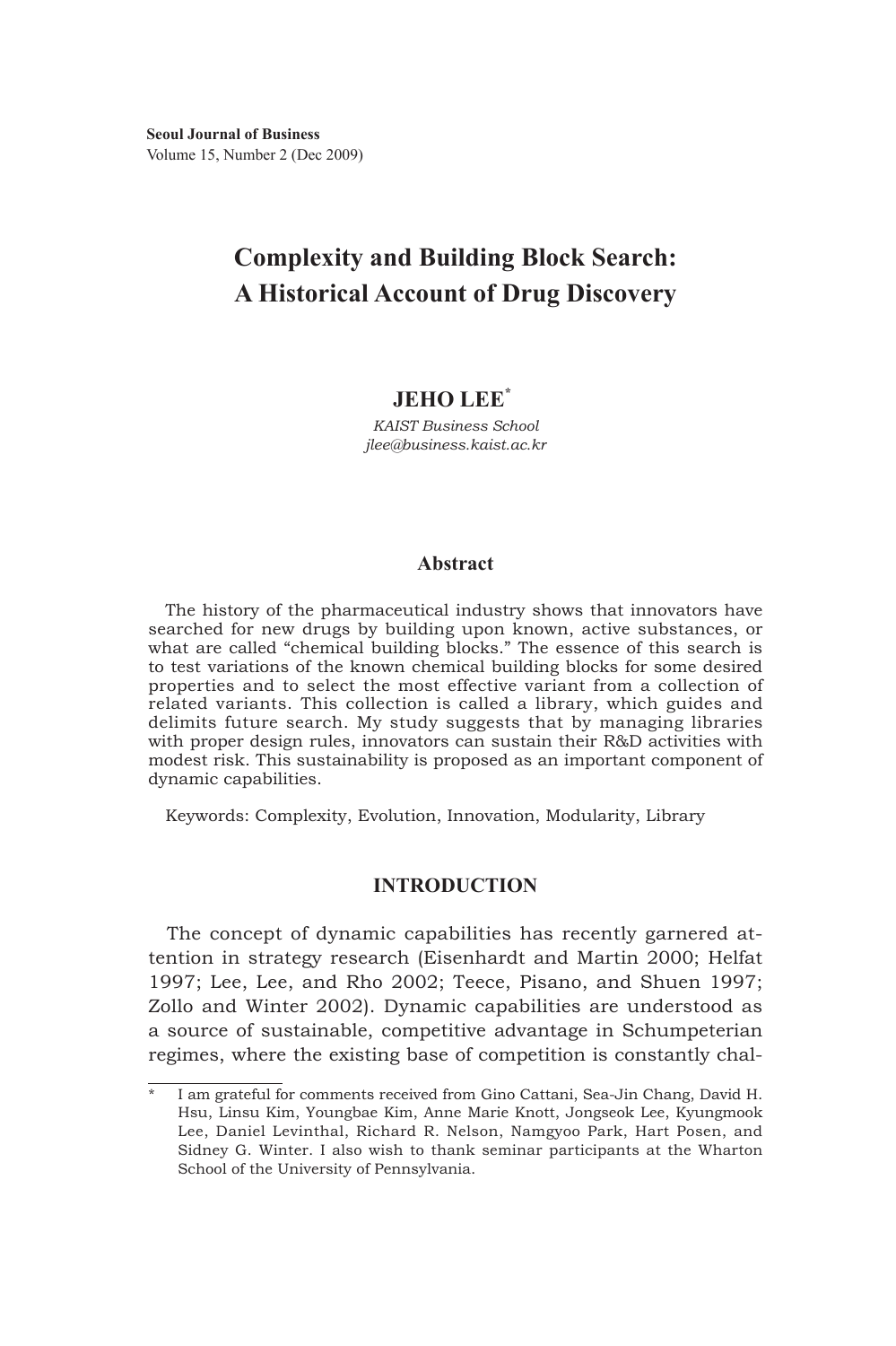lenged. In particular, dynamic capabilities play a critical role in markets where firms constantly compete on the basis of developing new products or processes (Nelson and Winter 1977, 1978, 1982; Winter 1984). Firms need to constantly search for new sources of profits or carry out what Schumpeter (1934) called "new combinations," because, otherwise, their profits may be diminished over time with their rivals' innovative and imitative attacks. Yet, little is still known about how firms carry out new combinations or search for new sources of profits to sustain their long-term positions. Helfat (1997) called for further research on these dynamic capabilities. The objective of this paper is to shed light on these capabilities by tracing the history of the pharmaceutical industry.

An implicit assumption in the theoretical literature on Schumpeterian competition is that innovation is a stochastic process (Grabowski and Vernon 1987; Lee, Lee, and Lee 2003; Lee and Ryu 2002; Nelson and Winter 1978, 1982; Winter 1971, 1984). For example, even though firms may invest in R&D in search of new products or processes, the outcomes cannot be predicted in advance. Can firms sustain their competitive positions without prior knowledge of the outcome of their search for new sources of profits? Can luck alone sustain the positions of innovators? These questions are non-trivial, particularly when the search involves a high degree of risk and complexity. Consider, for example, the complex landscape for drug discovery. The space of possibilities for drug discovery is immense, virtually infinite, as the possible number of organic molecules is estimated to be  $10^{264}$  (DePalma 2003). The challenge remains that innovative attempts, or new combinations of substances on this immense space, frequently result in useless outcomes. In dealing with this landscape, exhaustive search (testing all possible organic molecules for efficacy and toxicity) is practically impossible. Innovators have to sample the space. The literature on complexity has highlighted the difficulty of firm adaptation on such complex landscapes (e.g., Gavetti and Levinthal 2000; Kauffman 1993, 1995; Levinthal 1997; Rivkin 2000; Rivkin and Siggelkow 2003). An important implication of this body of research is that innovators cannot seek sustainable positions by simply relying on luck or randomly sampling the space.

Yet, innovators in the U.S. pharmaceutical industry have sustained R&D for more than a half century. Indeed, Nelson (1982) conjectured that R&D may not be a completely random process,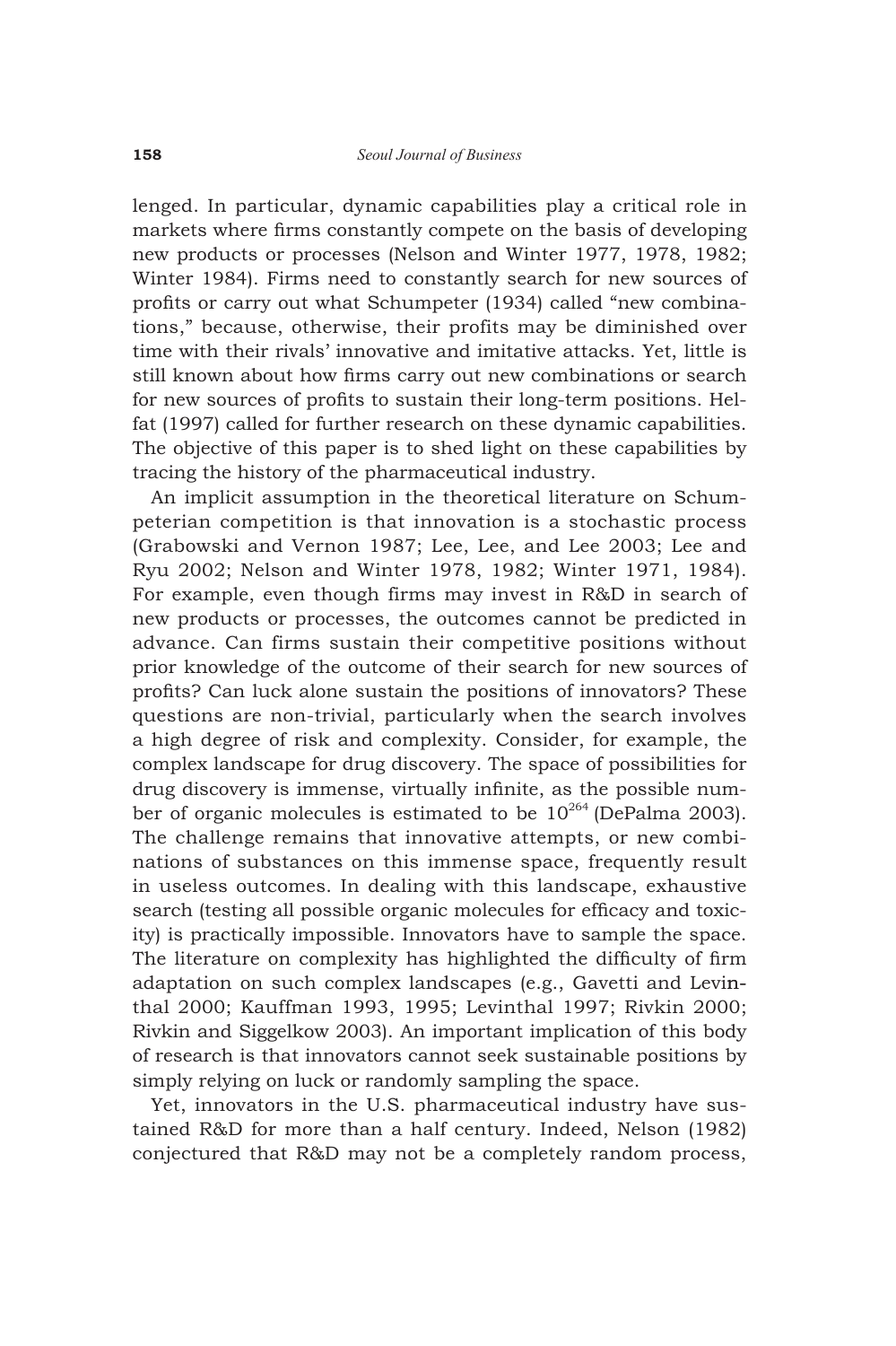and that there might be capabilities that allow innovators to systematically improve the efficiency of a search process over time. Helfat (1997) identified one such capability in the U.S. petroleum industry. She showed that the firm's prior knowledge matters in carrying out R&D in a new direction.

My paper attempts to shed additional light on the relationship between prior knowledge and R&D by looking at the history of the pharmaceutical industry. Unlike most other high-tech industries, which began because of one or several innovations, the pharmaceutical industry has a long history during which innovation was rare. The U.S. pharmaceutical industry, for example, experienced R&D-based competition only after 1940 (Comanor 1963; Lee 1996, 2003; Temin 1980). By comparing the searches for new drugs prior to 1940 with those that occurred after 1940, I show how knowledge was used innovatively by firms to sustain their R&D.

My historical analysis shows that most innovators in this industry did not start searching for new drugs from some random point on the hopelessly immense space. Instead, they initiate their searches on known active substances, "chemical building blocks." The essence of this kind of building block search is to experiment with variants of known, active substances with some desired properties<sup>1)</sup> and to select the most effective variant from a collection of related ones. This collection is called a "library." In a nutshell, a search is delimited and guided by the library, which also contains knowledge of partial past successes. The use of this knowledge appears to make a difference in dealing with the complexity of the chemical landscape because it gives information about where to start and stop searching for new sources of profits on the hopelessly vast space. On the other hand, innovators using random sampling would not benefit from such knowledge, searching each point on the vast space with an equal chance — a slim chance of success for each trial, given their rivals' constant imitative and innovative attacks, may drive the innovators out eventually.

However, the building block approach may not always be effective for dealing with complexity. Its effectiveness depends on the

 <sup>1)</sup> The building block search includes two types of variation, one-at-a-time modifications of a substance and the combinations of two or more substances (Plunkett and Ellman 1997). The former may be considered as equivalent to mutation or near-sighted (local) search, whereas the latter may run parallel with recombination or far-sighted search in biological evolution. I thank Dan Levinthal for bringing this issue to my attention.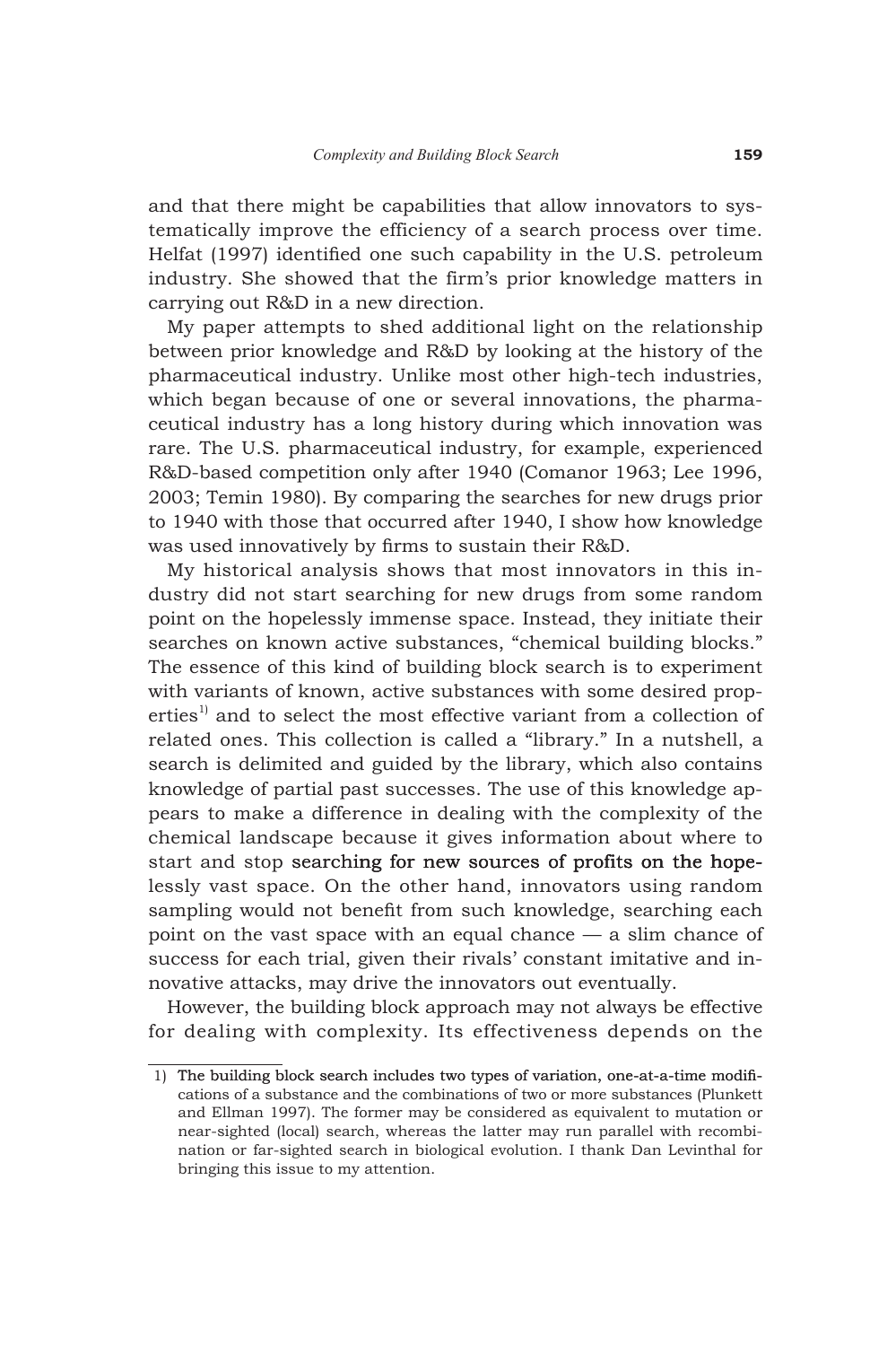management of libraries. History shows two boundary conditions associated with the management of libraries. First, the building block approach cannot produce beneficial new products when an innovator is unable to accurately retain previous discoveries in the library. Second, the power of the building block approach appears to reside in the proper design of libraries  $-$  e.g., libraries that include the correct initial building blocks. My paper examines the evolution of rules for designing libraries and how these rules may ensure the sustainability of some innovators in the R&D race. In other words, I suggest that the proper design and management of libraries allows innovators in the pharmaceutical industry to implement searches for new drugs with modest risk, which is an important component of dynamic capabilities.

In the second section of this paper, I introduce historical science methodology and explain why this methodology is needed for addressing how innovators search for new sources of profits. The third section traces the history of drug discovery and the rise of the R&D race in the U.S. pharmaceutical industry. The fourth section identifies the conditions under which the building block approach allows innovators to retain their competitive edge in the search for new drugs. In the final section, I discuss the implications of my analysis.

## **HISTORICAL SCIENCE METHODOLOGY**

Since the key issue of this paper — how innovators search for new sources of profits — has been sparsely researched, the present paper adopts an exploratory approach, or what is called "historical science methodology," which has been essential in advancing knowledge in disciplines such as paleontology, geology, and astronomy. Researchers investigating current facts are likely to be trapped in what Dawkins (1987) called "the prison of a familiar timescale." Gaining critical insights is often possible only when one goes beyond this familiar timescale. For example, the early strand of evolutionary thinking in the eighteenth century stemmed from the examination of fossils that were morphologically peculiar (Eiseley 1961). The discovery of fossils of extinct species, which preserved life structures beyond the time domain of human observations, surprised researchers in Europe. Without such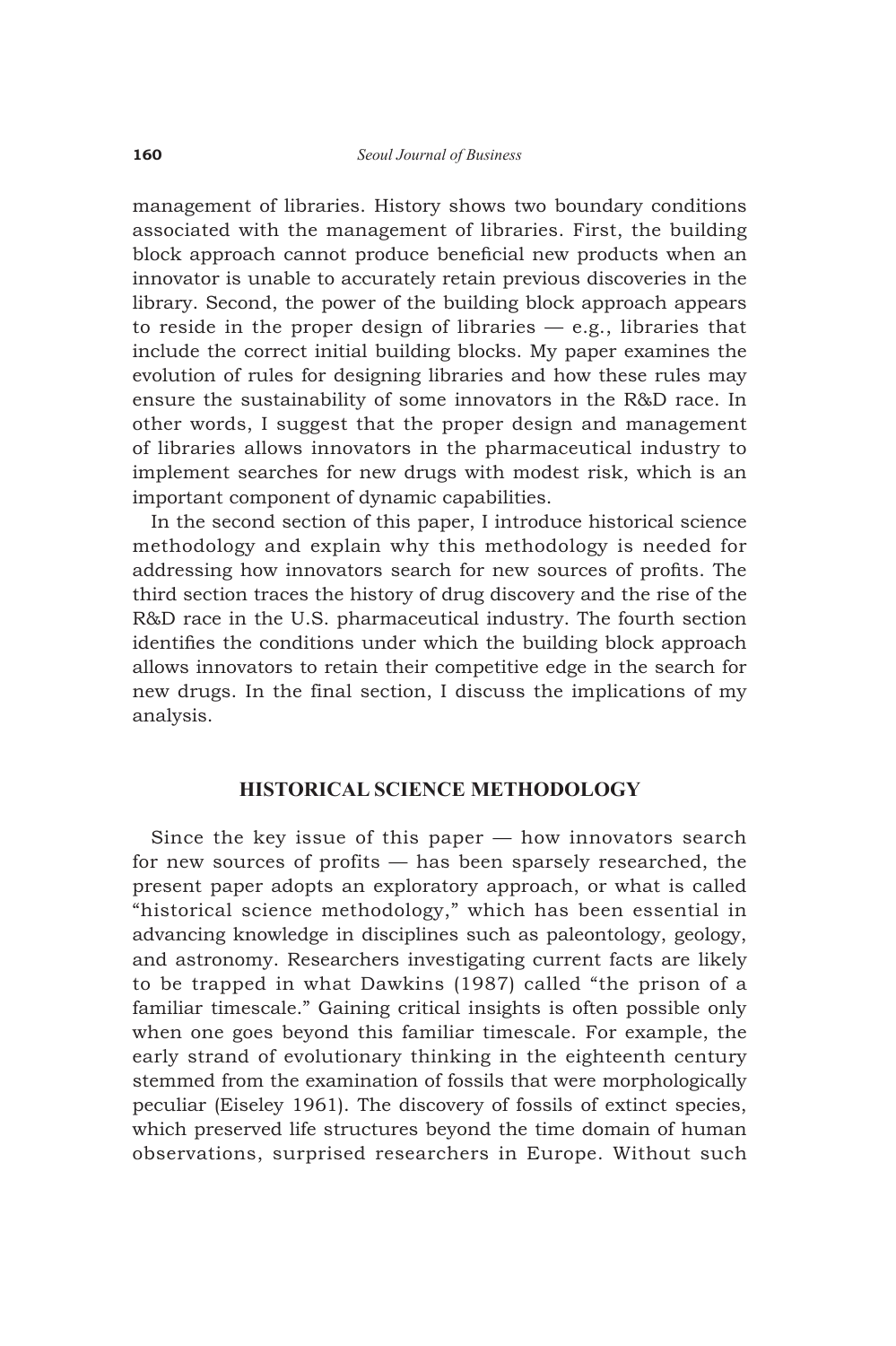observations, we might not have inferred that other species had existed prior to Homo sapiens. Furthermore, studies of evolution should incorporate the historical approach, as they deal with "those inordinately complex events that can occur but once in detailed glory" (Gould 1989: 1).

Nonetheless, this paper is not a historiography. The study of history is distinct from historical science in that the former entails gathering historical information and dealing with specific details to "prove the facts" (Van den Haag 1963: 214). Instead, my goal is to show what these facts can prove when they are recast in light of evolutionary theory and complexity theory.

## **CONSTANT SEARCH AND THE R&D RACE**

The main objective of this paper is to examine how innovators constantly search for new sources of profits and sustain their long-term position. In this section, I trace the origins of the search for new drugs in the pharmaceutical industry. Through historical analysis, I look at how the development of screening methods for identifying, modifying, and testing many substances led to the R&D race.

Originally, invention and innovation were non-constant economic activities (Schmookler 1966). Search activities for new drugs were targeted mainly on plants, the world's oldest form of drugs. Mahoney (1959: 182) described plants as "the nature-grown botanicals, anything that blossoms or blooms, leaves, roots, herbs, barks, berries and gums, the most ancient allies of man in his war on sickness, pain and death." In this period, search activities were primarily in the form of expeditions. The archetypal story of a search that resulted in the discovery of a new therapeutic plant usually involved some mysterious American Indian (Young 1961). For example, Lilly discovered a venereal disease remedy when its information was available from an American Indian. Liebenau (1987) argued that science played no part in the formulation or promotion of such drugs. Their efficacy was dubious. Since science at the time did not provide ways to verify and measure the efficacy of these drugs, it is no surprise that quackeries mushroomed in the industry (Young 1961).

Furthermore, searches of this sort were sporadic or incidental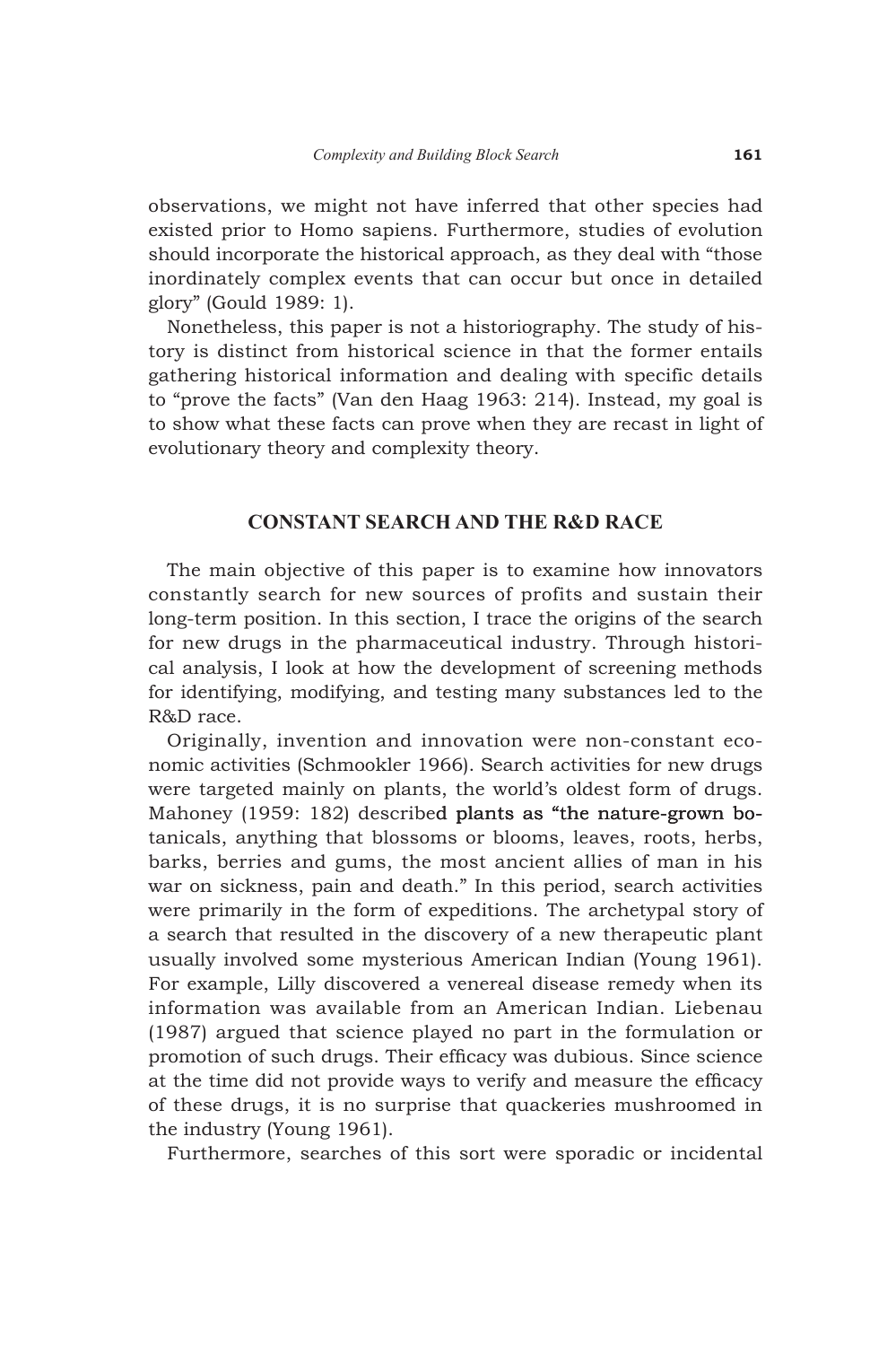rather than constant. For example, Dr. Henry Hurd Rusby's 1884 expedition, which was sponsored by Parke-Davis, was hardly a routine part of Parke-Davis's business (Parke, Davis, and Company 1966; Rusby 1933). The expedition to South America was incidentally initiated by Davis' belief that the little-known drug coca had commercial potential. Not surprisingly, expeditions that were guided by wild conjectures or anecdotal tales of American Indian medicine men usually failed. Mahoney (1959) documented the failure of Upjohn and Penick, which cosponsored an expedition into African bush country to search for the source of the arrow poison described by Dr. Livingstone.

In sharp contrast to these infrequent, unsystematic searches in the early period, the daily screening activities that leading U.S. pharmaceutical firms began to use after World War II were extensive and constant. The emergence of these constant search activities changed the nature of competition.

#### **The Origin of Constant Search**

At the turn of the twentieth century, leading U.S. pharmaceutical firms attempted to exert more control over drug discovery by establishing industrial laboratories (Liebenau 1987; Swann 1985). In particular, the emergence of screening methods for identifying, modifying, and testing many substances catalyzed the industry's focus on a constant search for new drugs. These screening methods, or what Nelson and Winter (1982) called "search routine," seemed to be crucial to the development of R&D race because they guided innovators where and how to start search for new sources of profits.

One of the most important screening traditions was established by Paul Ehrilich, a German scientist, who had an ambition to bring chemical synthesis into the service of medicine (Earles 1970). Ehrlich thought that pharmaceutical firms could start searching for new drugs by synthesizing, modifying, and testing chemical compounds. His idea was captured in the following interview (Earles 1970: 401):

"… in my study of immunity, it has occurred to me that by systematic and extensive chemical and biological experiments it should be possible to find artificial substances which are really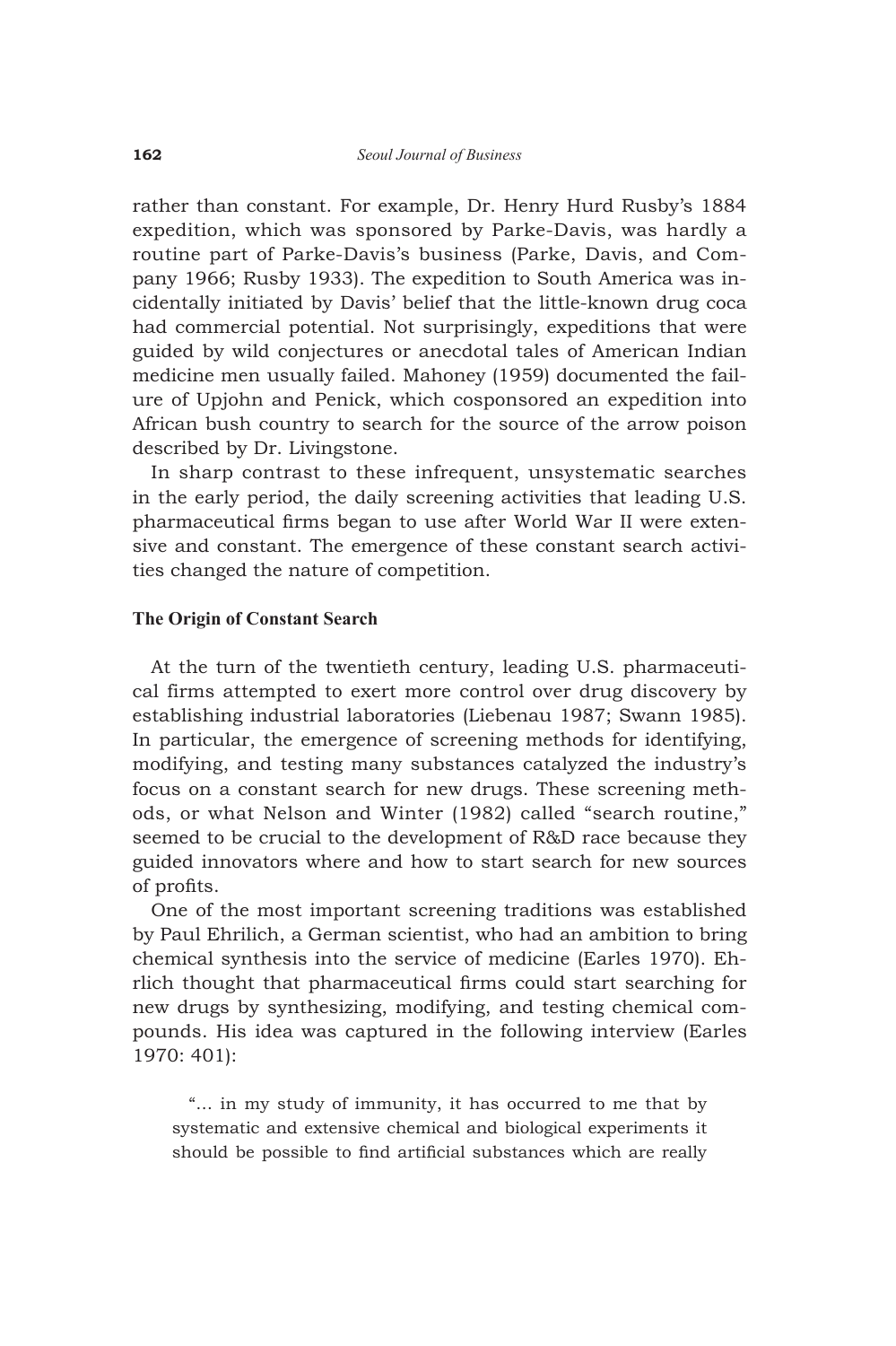and specifically curative for certain diseases … we must take aim — *aim by chemical variation*! ..." (Italics added)

To achieve his goal, Ehrlich sought to identify a synthetic compound that would be effective against some target disease without damaging host body cells. After screening hundreds of synthesized compounds provided by Hoechst, Ehrlich and his team discovered Salvarsan, a cure for syphilis (Wainwright 1990). His screening method, as well as his insight into the relationship between diseases and drugs, provided a foundation for modern drug discovery.

By using Ehrlich's screening method, Derhard Domagk, who was in charge of a research laboratory at the Bayer Works in Germany, discovered Prontosil in 1935. This discovery is considered the beginning of the age of miracle drugs (Cooper 1969; Silverman and Lee 1974). In particular, sulfanilamide (i.e., sulfa), an active ingredient in Prontosil, attracted a great deal of attention. Subsequently, a dominant research theme in Europe and the United States was to search for new drugs by building upon what was known about the properties of sulfanilamide (Temin 1980). By looking for signs of desired activity in diverse variants of sulfanilamide, pharmaceutical firms developed many new products. This story exemplifies the importance of the "building block search." In the next section, I elaborate this concept and explain how this approach helped pharmaceutical firms maintain continuity in carrying out risky R&D.

The second important screening tradition that aided the constant search for new drugs was developed after Fleming's discovery of penicillin in 1929. Fleming, a microbiologist, discovered that *Penicillium notatum*, a kind of mold, could be used against bacterial infections. This finding suggested that microbes could be new sources of drugs. In 1940, by purifying and stabilizing Fleming's crude penicillin, Florey and Chain showed that penicillin can effectively fight against bacterial infections in laboratory animals and humans. This success triggered an unparalleled interest in all groups of microorganisms (Raper 1952). However, the research on penicillin offered no guidance about how to search for other sources of antibiotics, whereas the screening methods of Ehrlich and Domagk left clues for how to conduct the search for a new drug.

In 1944, Waksman filled this gap by developing a screening method to search for new sources of antibiotics. As a soil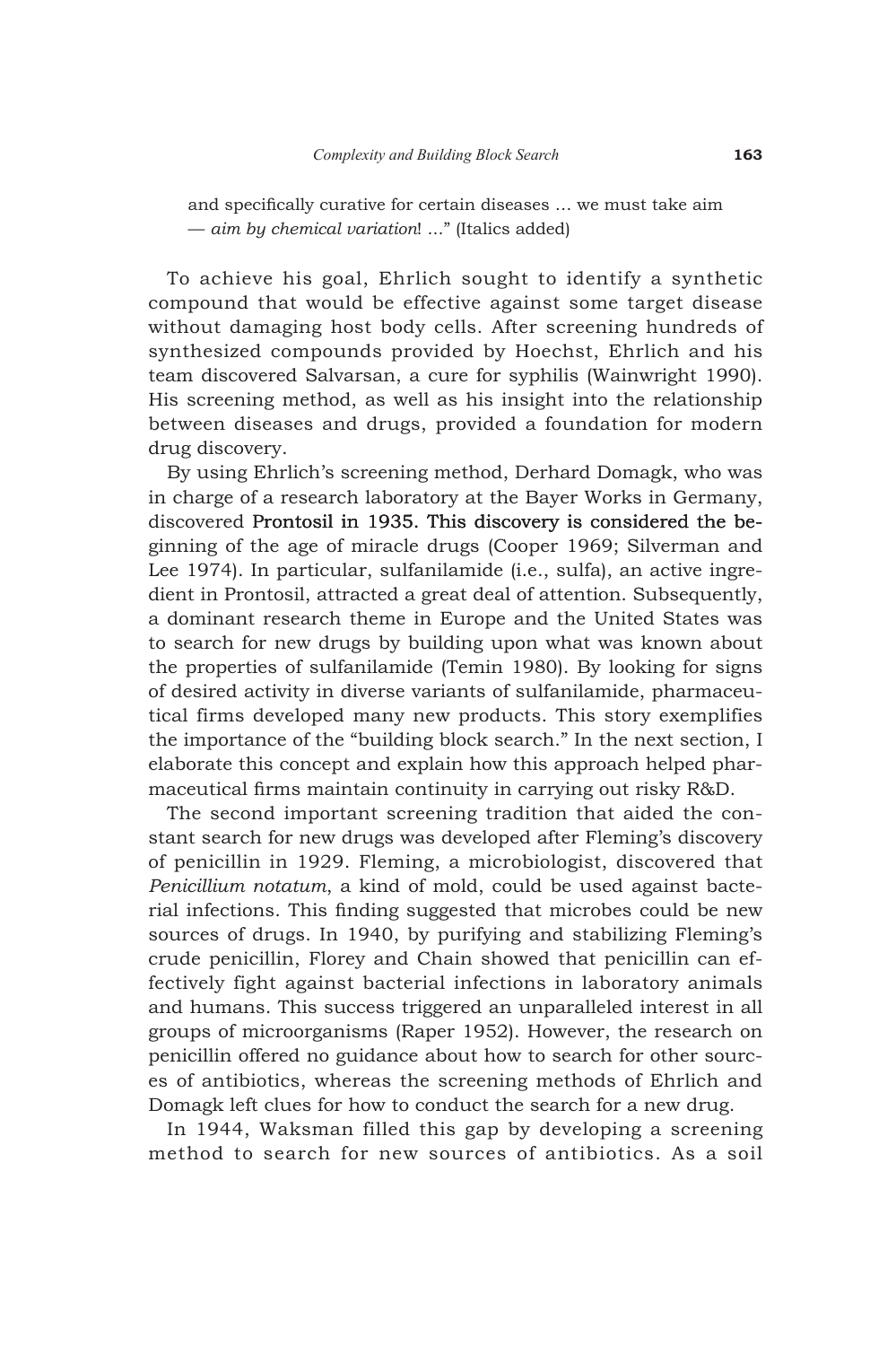microbiologist, he knew soil constituted a rich source of new antibiotics — some microbes in soil can kill pathogens. He came across an idea that one can search for new sources of antibiotics by screening soil samples from all over the world. Over time, Waksman developed a screening program as "[n]ew methods for testing freshly isolated cultures of microorganisms for their antimicrobial potency were gradually developed or adapted from older procedures" (Waksman 1954: 213).

The emergence of this screening procedure resulted in an increase in antibiotic research at the industrial laboratories and provided an impetus for the emergence of the R&D race in the U.S. pharmaceutical industry (Lee 1996, 2003; Temin 1980). Pharmaceutical companies that foresaw the potential of Waksman's screening program established "large-scale antibiotic screening operations" (Burlingham 1951: 89). Although screening microbes from soil samples has not been as popular as screening synthetic chemical compounds, terrestrial microbes have been major sources of new chemical structures (DePalma 2003).

#### **Emergence of the R&D Race**

After World War II, the U.S. pharmaceutical industry witnessed the emergence of the R&D race. Prior to the war, few really useful drugs were introduced into the market.<sup>2)</sup> As pharmaceutical firms invested in R&D by utilizing screening procedures, the rate of innovation increased sharply. Temin (1980) called a flurry of these activities "therapeutic revolution," and competition in the U.S. pharmaceutical industry changed dramatically, as a result. For leading pharmaceutical firms, competition was now based on innovation. Comanor (1963: 2) noted: "[R]ivalrous behavior has taken the form of competitive differentiation, and this has resulted in rapid rates of product introduction and obsolescence." Mahoney (1959: 17-18) estimated the rates of innovation for the prewar and postwar periods:

 <sup>2)</sup> The range of drugs available for physicians had been limited prior to World War II. For example, Burlingham (1951: 16) noted: "as recently as World War I the really useful drugs in the average physician's bag were declared to be opium, mercury, quinine, digitalis, and iodine — exclusive of analgesics, anesthetics, and antitoxins." Similarly, the president of Merck described the range of drugs sold in the 1930s (cited in Temin 1980: 60): "You could count the basic medicines on the fingers of your two hands."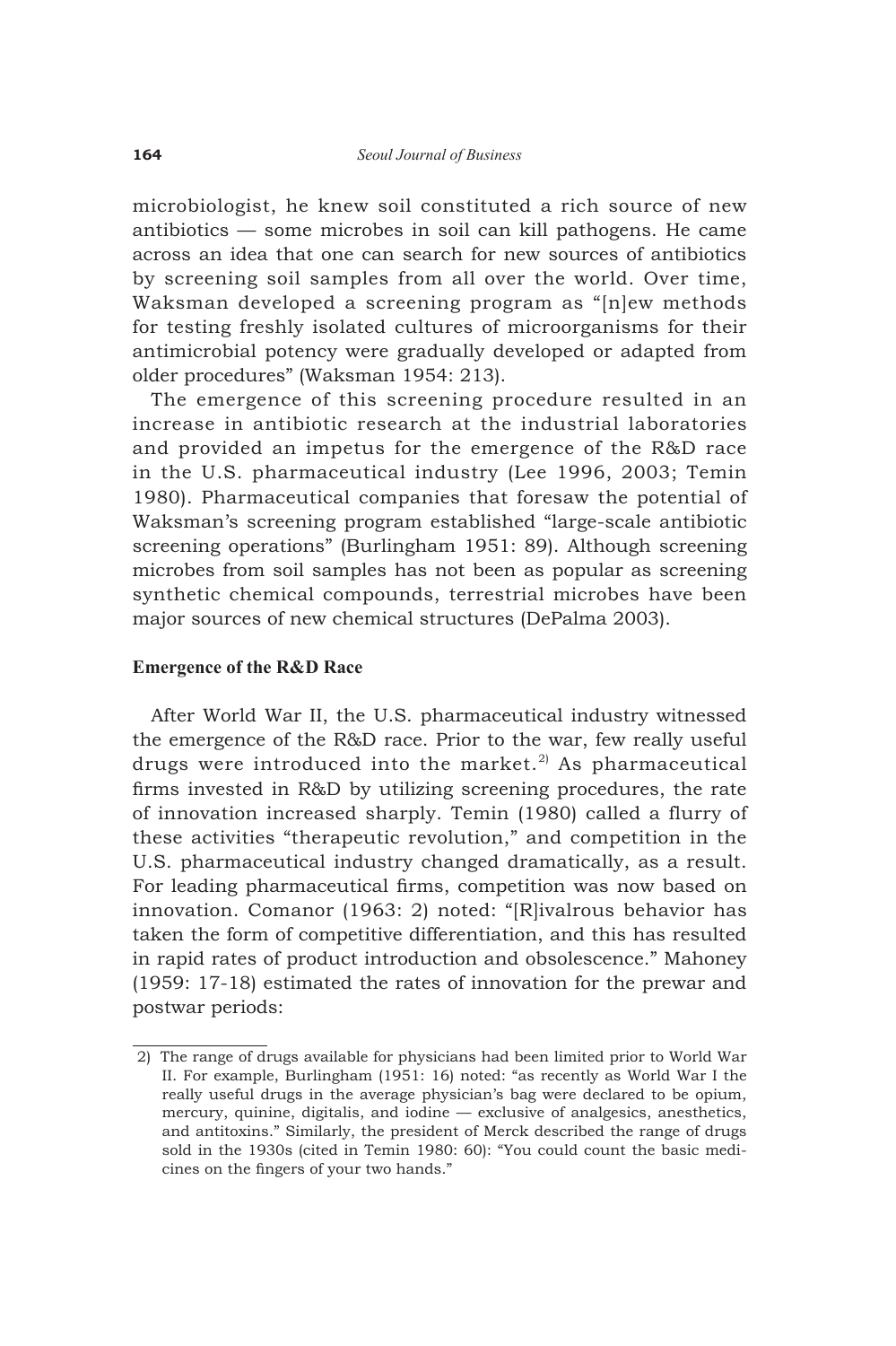Between 1905 and 1935 basic new drugs were added to the *U.S. pharmacopoeia* at an average rate of 6 per year. For the next twenty years the average was 37 per year and the frequency of publication was stepped up from 10- to 5-year intervals.

Industry commentators argued that large-scale R&D routines were "a prerequisite for staying in business" (Burlingham 1951: 15). By introducing new drugs, firms made many of their own products obsolete and, at the same time, challenged their competitors' products.<sup>3)</sup> As mentioned earlier, R&D race pressed pharmaceutical firms to constantly search for new sources of profits. However, only a limited number of firms showed their commitment to innovation by increasing the number of scientists and engineers over time (Lee 1996, 2003). In this regime of competition, innovators had to do more than establish impediments to imitation in order to survive (Lee, Lee, and Rho 2002; Teece, Pisano and Shuen 1997). They also had to learn how to cope with the risk of constantly searching for new sources of profits.

## **BUILDING BLOCK SEARCH AND CONSTANT INNOVATION**

How could innovators sustain their positions when their competitors constantly challenged and disturbed the existing base of competition? In this section, I address this question by focusing on the mechanism of innovation observed in the history of the pharmaceutical industry. My investigation is exploratory in nature, and I hope that the findings from this preliminary analysis will stimulate more systematic research in the future. But, first, I review the literature on economic evolution and highlight how an understanding of the mechanism of innovation advances our knowledge of dynamic capabilities.

## **Evolutionary Economics and the Limitations of Selection**

A theoretical literature that is most relevant to the concepts of

 <sup>3)</sup> For example, Burlingham (1951: 15) noted: "In fact, it has reached a point where the research departments of most pharmaceutical companies spend a major part of their time trying to obsolesce their own products — knowing the competition has the same object."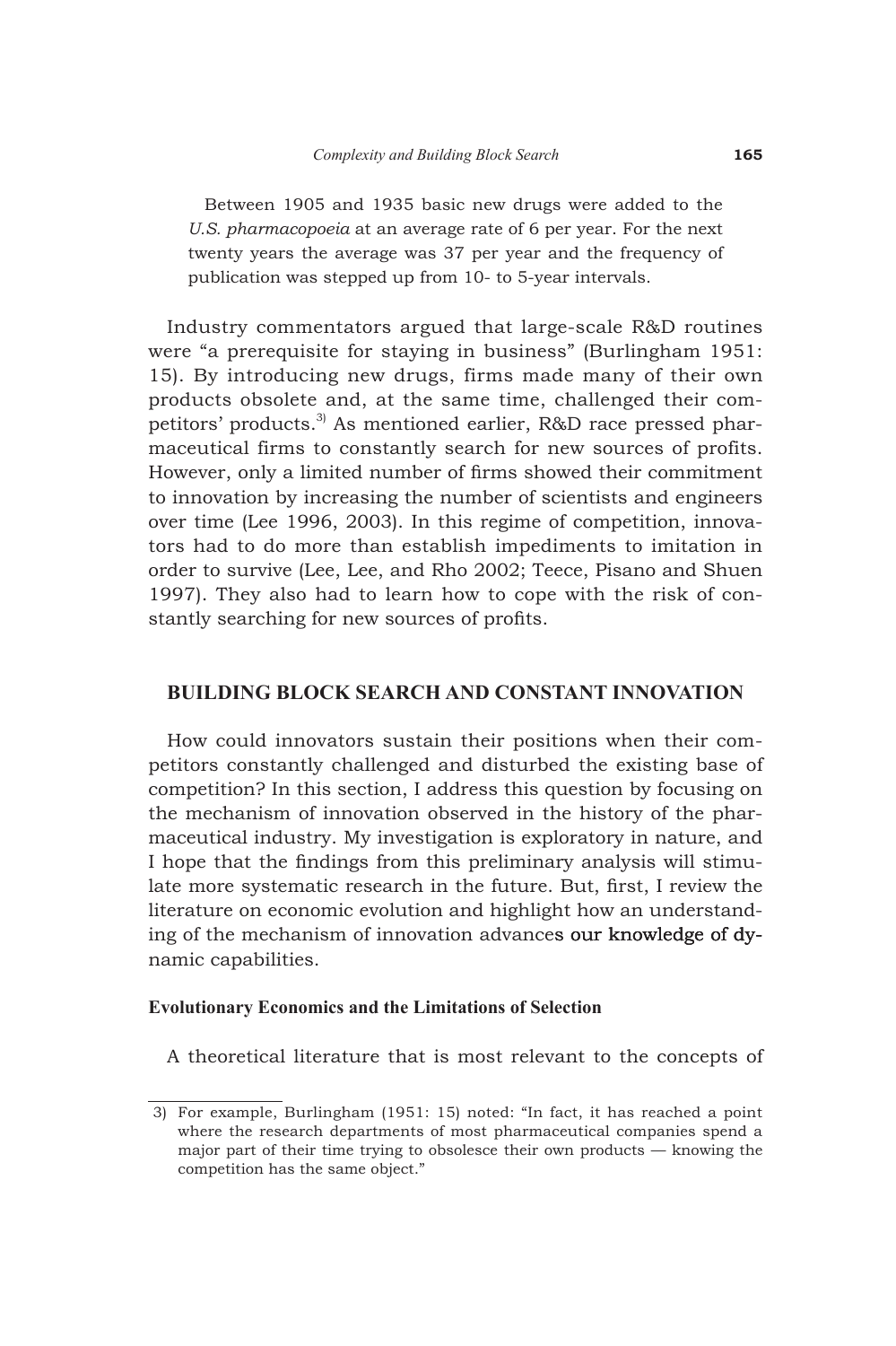the R&D race and dynamical capabilities is evolutionary economics. This stream of research began by Alchian (1950), who argued that sensible economic analysis can be done even without assuming profit maximization. As an alternative to standard economic analysis, this new approach is based on evolutionary mechanisms. Among them, selection has long attracted the most attention. Winter (1971) first formalized selection as a dynamic rule that allows high-performing firms to grow faster while forcing low-performing firms to contract. Building upon Winter (1971), Nelson and Winter (1978, 1982) developed numerical models (hereafter, the N-W model) of the R&D race by identifying two forces that spur competition over time. The first force is innovative search, the firm's effort to challenge the existing ways of operating. The second force is imitative search, the firm's effort to imitate the best industry practices. The N-W model assumes that each firm in the market seeks to improve its performance by allocating its resources to innovative and imitative searches. The firm's performance is evaluated by the combined results of innovative and imitative searches relative to those of its competitors. Given this structure as well as the simplified assumption on the demand side, the essence of selection is that successful firms drive out lagging rivals over time.

In the N-W model, innovative search is the mechanism of variation because it allows new products or processes to flow into the market. However, the N-W model assumes that innovation is random. As a result, it sidesteps the question of how innovation happens. The N-W model states that a firm is successful if it develops a new, superior product or process. Otherwise, the firm retains its previous product or process. A larger firm that allocates more resources to R&D is assumed to have a better chance of success (Grabowski and Vernon 1987; Lee, Lee, and Lee 2003; Lee and Ryu 2002; Nelson and Winter 1978, 1982; Winter 1971, 1984). This simplification, based on the size-dependent stochastic process, allowed us to focus on the complexity of the selection process, without being burdened by any additional complication inherent in innovation. Thus far, this line of research has greatly contributed to our understanding of the R&D race.

However, it has been argued that selection gives only a limited understanding of how complex systems evolve (Kauffman 1993, 1995). Nelson (1982) and Helfat (1997) called for research on how knowledge affects the efficiency of innovation. By shifting our focus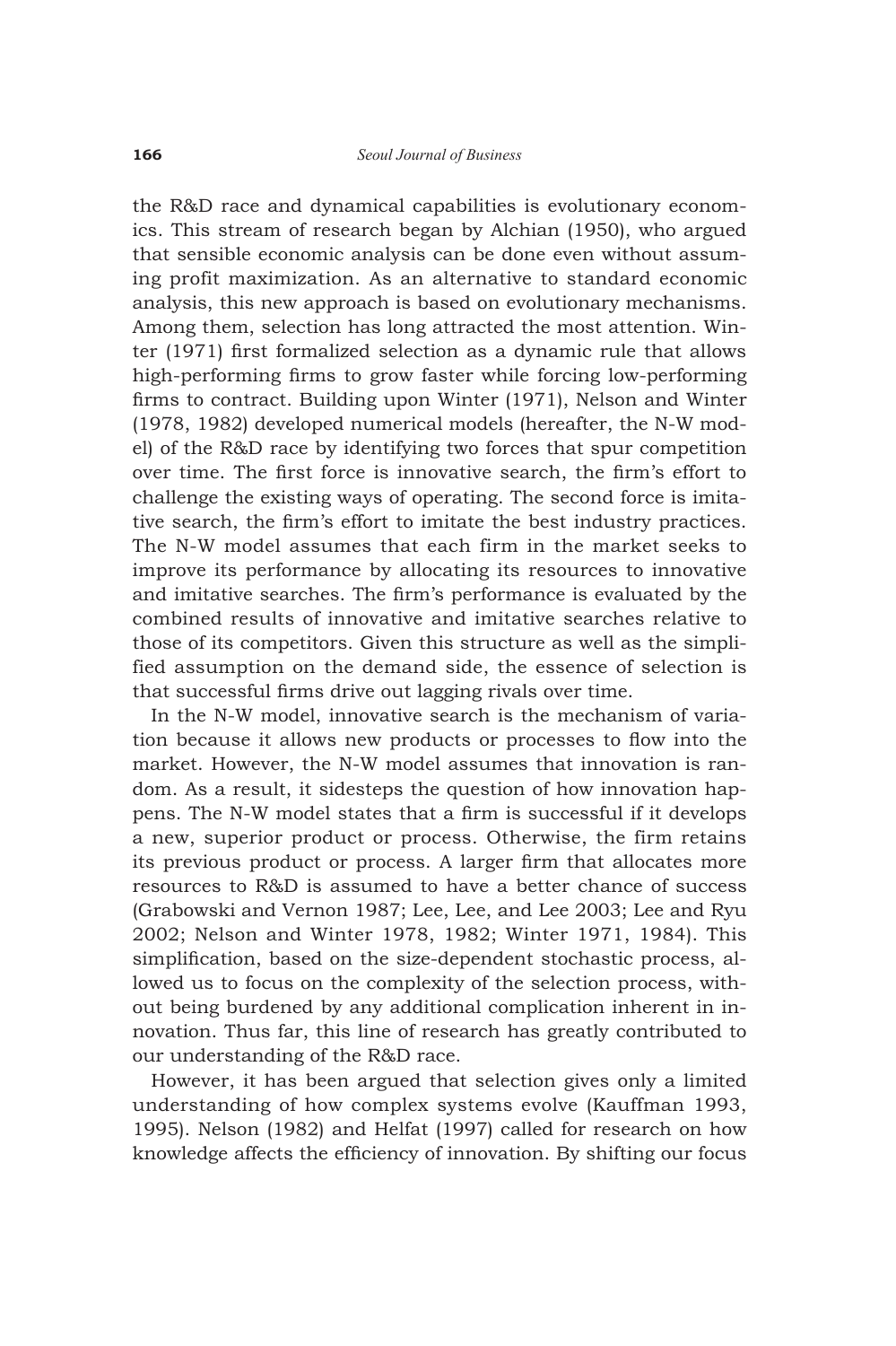to the mechanism of innovation, we can advance our understanding of industry evolution. In particular, we can better understand why innovators who are exposed to the risk of R&D are not often driven out by imitators. The focus of this paper is on the mechanism that allows innovators to carry out R&D more efficiently, thereby reducing risk in R&D and increasing the innovator's staying power in the R&D race.

#### **Building Block Search and the Efficiency of R&D**

My paper proposes that the building block search provides an efficient mechanism for the development of new products. A key element of the building block search is to develop new products by building upon partial solutions that were discovered in the past. If some of these were previously useful in a diverse range of problems, they should be reusable for innovation in the future. The building block search reduces the time and cost of R&D by reusing these proven, partial solutions as starting points. This search process is quite distinct from the random experiments. I argue that the efficiency gain from the building block search could act as a staying power in R&D race.

To illustrate how the building block search works, one only has to consider the development of new software. If every programmer had to create each line of code from scratch whenever she develops new software, it would not be very efficient. In reality, there are libraries of numerous well-defined and carefully tested modules. In many cases, the programmer's job is to choose some proven or adapted modules in the library as building blocks to create new programs. The more diverse modules there are in a library, the easier it is for the programmer to create a new reliable program.

Indeed, a key idea behind "object-oriented programming" (OOP)  $-$  a new paradigm in software engineering  $-$  is to facilitate software reusability and improve productivity in software development by harnessing the power of the building block approach. In particular, the object-oriented programming exploits modular product architecture, which has attracted a great deal of attention in the management literature (e.g., Baldwin and Clark 2000; Sanchez and Mahoney 1996). An object is a module that interacts with other objects in specific ways. For example, one can think of the pie chart as an object that is made up of smaller objects, with each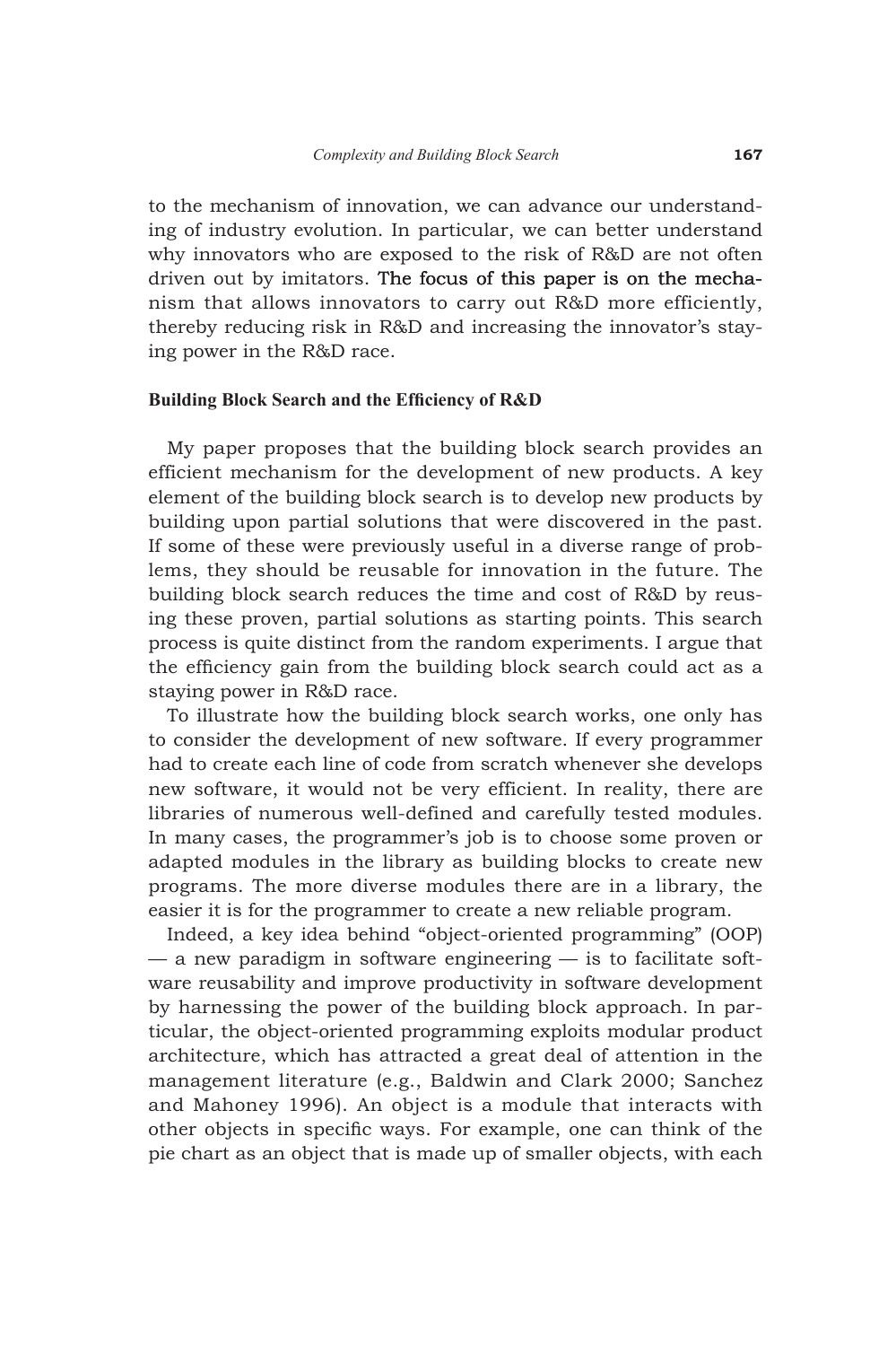individual slice representing a color, a legend, or a title (Cadenhead 2001). In the OOP approach, a programmer does not create all the details of the pie chart from scratch — the implementation of this alone in a graphical user interface would requires many thousand lines of code. Instead, she develops the pie chart with a few lines of code by building upon the existing modules in a library.

One may wonder whether the building block approach differs from innovation based on modularity. The difference can be illustrated with drug discovery which deals with non-modular building blocks. In the case of OOP, new product development is characterized as mixing and matching of compatible components — this is possible since a platform leader such as Sun Microsystems sets a standard, making all components compatible with one another. Such compatibility greatly facilitates new product development. On the other hand, drug discovery, to some extent, still relies on random variations of building blocks due to the lack of knowledge about molecular interactions, $4$ <sup>)</sup> whereas such randomness is more or less absent in software development because modular product architecture requires more complete information about how components interact with one another (Sanchez and Mahoney 1996). The question is: would the "building block" approach still increase the efficiency of drug discovery?

In the history of drug discovery, it is rather easy to find examples of innovation based on the building blocks of known, active substances. As discussed earlier, when Ehrlich was looking for a cure for syphilis, his search was initially directed toward the countless arsenic compounds that were synthesized by Hoechst (Wainwright 1990). After many trials and failures, Salvarsan was discovered. Ehrlich called it "606" because it was discovered after the  $606<sup>th</sup>$ combination was tried (Ackerknecht 1982). This could be characterized as the completely blind search that most evolutionary models assume.

Later, it was found that the original Salvarsan was toxic and difficult to administer, which stimulated the need for a new drug. Where should one search for an alternative drug? Should he or she start again from some random point on the space of immense

 <sup>4)</sup> Recently, rational drug design emerged as an alternative to the traditional screening method for drug discovery thanks to the improved understanding of the molecular interactions that underlie diseases (Bugg, Carson, and Montgomery 1993; Henderson 1994). Despite its initial hype, however, this approach has shown limited success.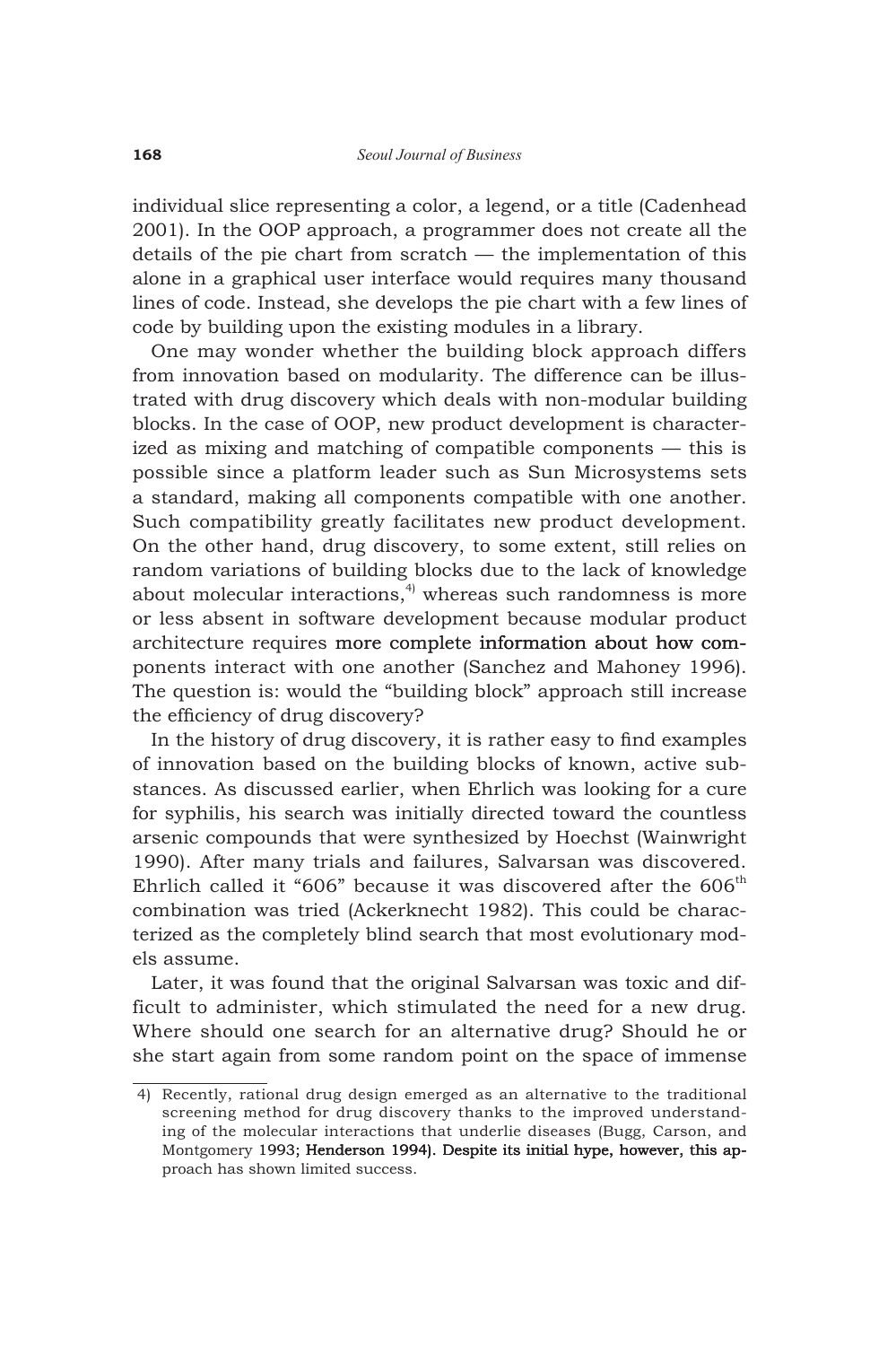possibilities (i.e., countless arsenic compounds)? This sort of completely blind search may waste lots of resources for a long time. That is not how Neosalvarsan — a water-soluble and less toxic combination that replaced the original in therapy — was discovered. The search for Neosalvarsan started right from Salvarsan, a known partial solution. A researcher could modify some part of the molecule and see if the variant improved on the original. If it did not, he could discard it and try again. Of course, each trial would be a blind process, but locating where to start searching extensively would make a big difference. Is this an unusual example? Medicinal chemists knew that the modification and improvement of existing active molecules was a popular way to search for a new drug. For example, Wermuth (2003: 70) noted: "[T]he chemical transformation of known active molecules constitutes the most widespread practice in pharmaceutical research." Wermuth (2003) observed how each generation of compounds had been instrumental in the creation of new compounds, as was the case with sulfamides, penicillins, steroids, prostaglandins and tricyclic phychotropics families. It is evident that pharmaceutical firms develop new drugs by building upon existing substances that have shown potential efficacy in the past.

Furthermore, history has shown that libraries of chemical compounds were critical to the development of new drugs. An innovator's chemical library typically consists of a large number of chemical compounds. A chemical library is often considered as a search space for screening activities. Search possibilities for the innovator were constrained by the molecular diversity of its library (Thomke and Keummerle 2002). Not surprisingly, chemical libraries have been regarded as important assets for drug discovery, and have been carefully guarded (Carr 1998; Fagan and Hayes 1998). In sum, the building block approach increases the efficiency of a search for a new product by using the past solutions as the staring points.

#### **Replicability and Building Block Search**

Although the building block approach has been the most popular way to search for new drugs in the pharmaceutical industry, it has some boundary conditions for its effectiveness. History shows that the effectiveness of the building block approach depends, at least,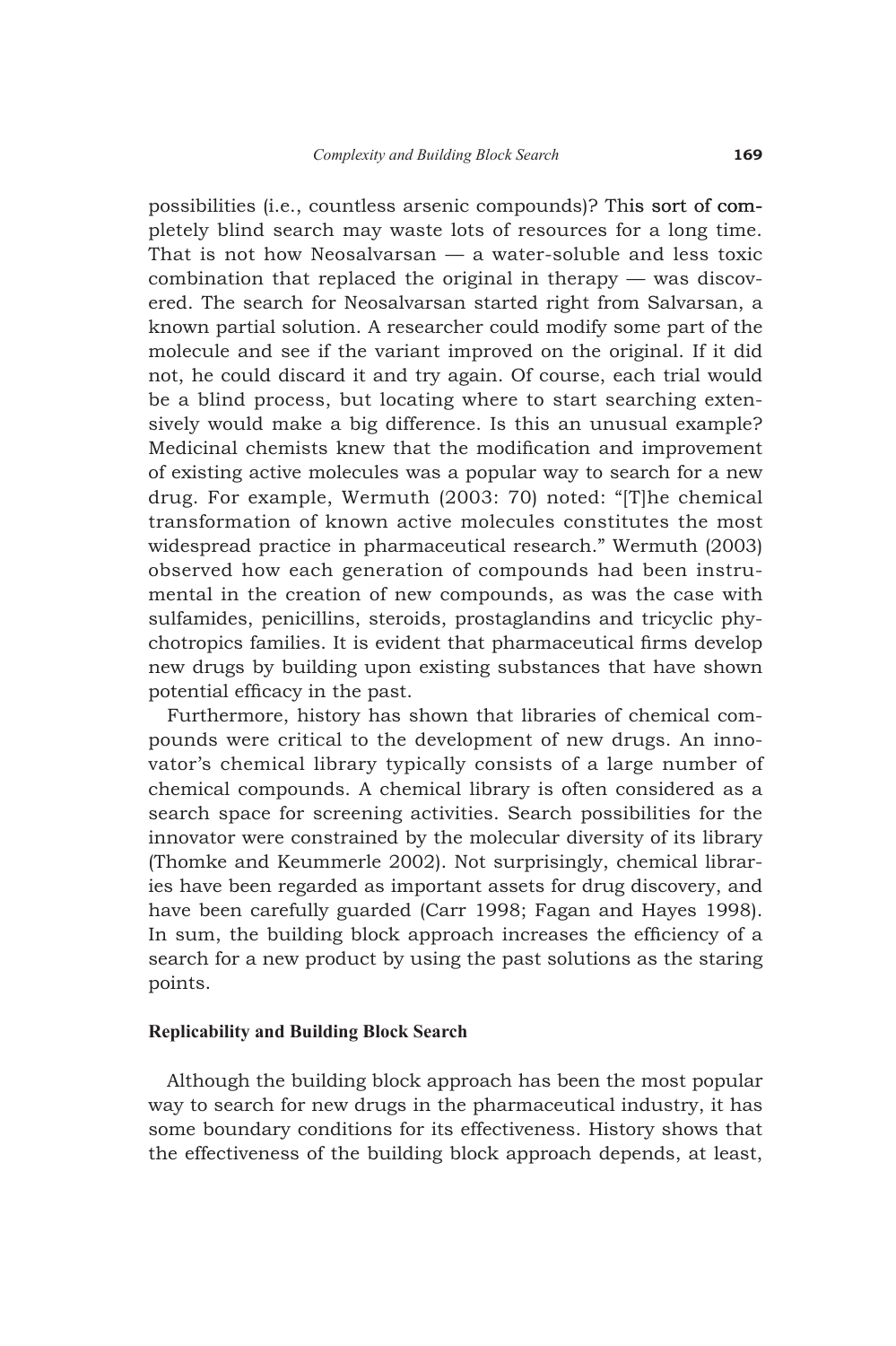on two conditions: (1) whether innovators are able to replicate or preserve past solutions and (2) whether the libraries are properly designed. In this section, I discuss the first boundary condition.

The building block search may not produce useful new products if the firm is unable to exactly replicate or preserve past solutions. Apparently, this issue is related to whether past discoveries or partial solutions in a library can be retained rigidly. Extending the programming analogy illustrates this point. Suppose a programmer writes a complex program by building upon existing modules. If some lines of code in the existing modules are randomly altered due to the instability of the environment, $5$  the program may not behave in an expected fashion. The more of these errors there are, the more likely it is that the program will malfunction. This example suggests that the rigid replication of past discoveries is a prerequisite for harnessing the power of the building block search.

The history of the pharmaceutical industry also illustrates the negative consequences of errors in replication. For example, biologicals are perishable and easily contaminated. Some slippage in the replication of a once-discovered therapeutic agent could mean a loss of its therapeutic effect or even a catastrophe. Indeed, an outbreak of tetanus in Camden, New Jersey in 1901 was allegedly connected to contaminated smallpox vaccine (Liebenau 1987). Fueled by this incident, the Biologicals Control Act, one of the first modern drug regulations in the United States, was passed in 1902 to regulate the production and sale of biologicals. Drug companies were not allowed to sell some biologicals (Liebenau 1987) unless they employed scientists who could control the potential contamination of biologicals.

Replicability also matters in R&D. Its importance can be illustrated in the evolution of mold therapy. History indicates that the ancient Chinese and Indians used a crude form of mold to cure some infections (Ackerknecht 1982), and that the Mayans used a fungus to treat ulcers and intestinal infections (Florey 1949). Also, fossil evidence of traces for tetracycline was found in the remains of a tribe who lived in Sudanese Nubia around 350 AD (Wainwright

 <sup>5)</sup> In software engineering, this sort of instability is well known. It is likely to occur when many programmers write code together and inadvertently change the values of the global variables others created. This could cause problems that are often not easy to debug. One of the motives behind object-oriented programming is to remove this type of instability by encapsulating these variables within one module, which minimally interact with other modules.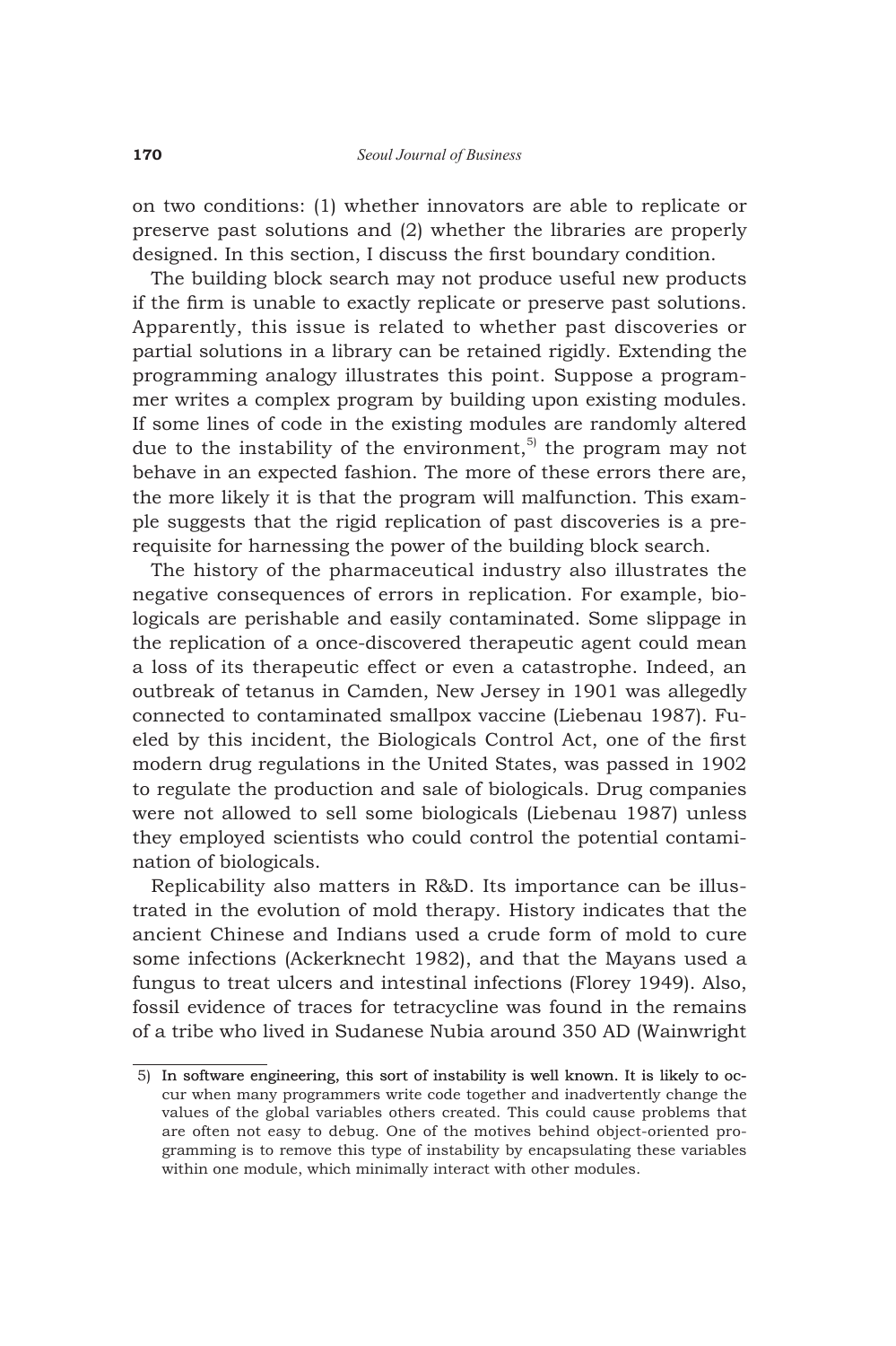1990). In the pre-antibiotic era, however, these crude therapies, were linked neither to the understanding of complex, bacterial infections nor to the development of antibiotics.

Scientific progress on antibiotic research took a long time. Mosses was perhaps the first to suggest the therapeutic value of a microbe in a letter to *Lancet* in 1852 (Florey 1949). Mosses' conjecture was not corroborated, however, until Fleming's discovery of penicillin and its bactericidal effect in 1928 (Cooper 1969). Even Fleming's work did not directly result in the development of an efficacious cure since the crude penicillin he found was neither pure nor stable (Wainwright 1990). Nonetheless, because Fleming's crude version of penicillin was preserved, Florey and his colleagues did not have to reinvent the wheel when they decided to develop a stable and pure form of penicillin (Cooper 1969).

This story suggests that although complex therapeutic agents such as penicillin can be built through a long series of chance events, serendipity alone is insufficient for the building block approach to work. When ready-made discoveries cannot be reproduced or preserved over time, chance events may be of little use.

 Thus far, I have provided only anecdotal evidence from history. More systematic, numerical evidence for the importance of replicability is shown in the literature on genetic algorithms (GAs). GAs have been known as robust optimization algorithms (Holland 1975). Studies have shown that GAs fail to find optimal solutions when the replication of the adapted partial solutions in the past is not possible (Goldberg 1989; Mitchell 1997). In this literature, random errors in copying the past solutions are associated with mutation operator. Although making such random errors is an important source of generating diversity, it tends to degrade GAs' performance (Holland 1992). This quality, which limits the power of natural selection, is well known in evolutionary biology (Eigen and Schuster 1979; Kauffman 1995). The literature on GAs highlights the importance of replication or preservation of past discoveries in developing something new. In sum, the building block approach may not be effective if the firm is unable to replicate or preserve past solutions.

## **Complexity of New Combinations and Management by Design**

This section identifies the second condition under which the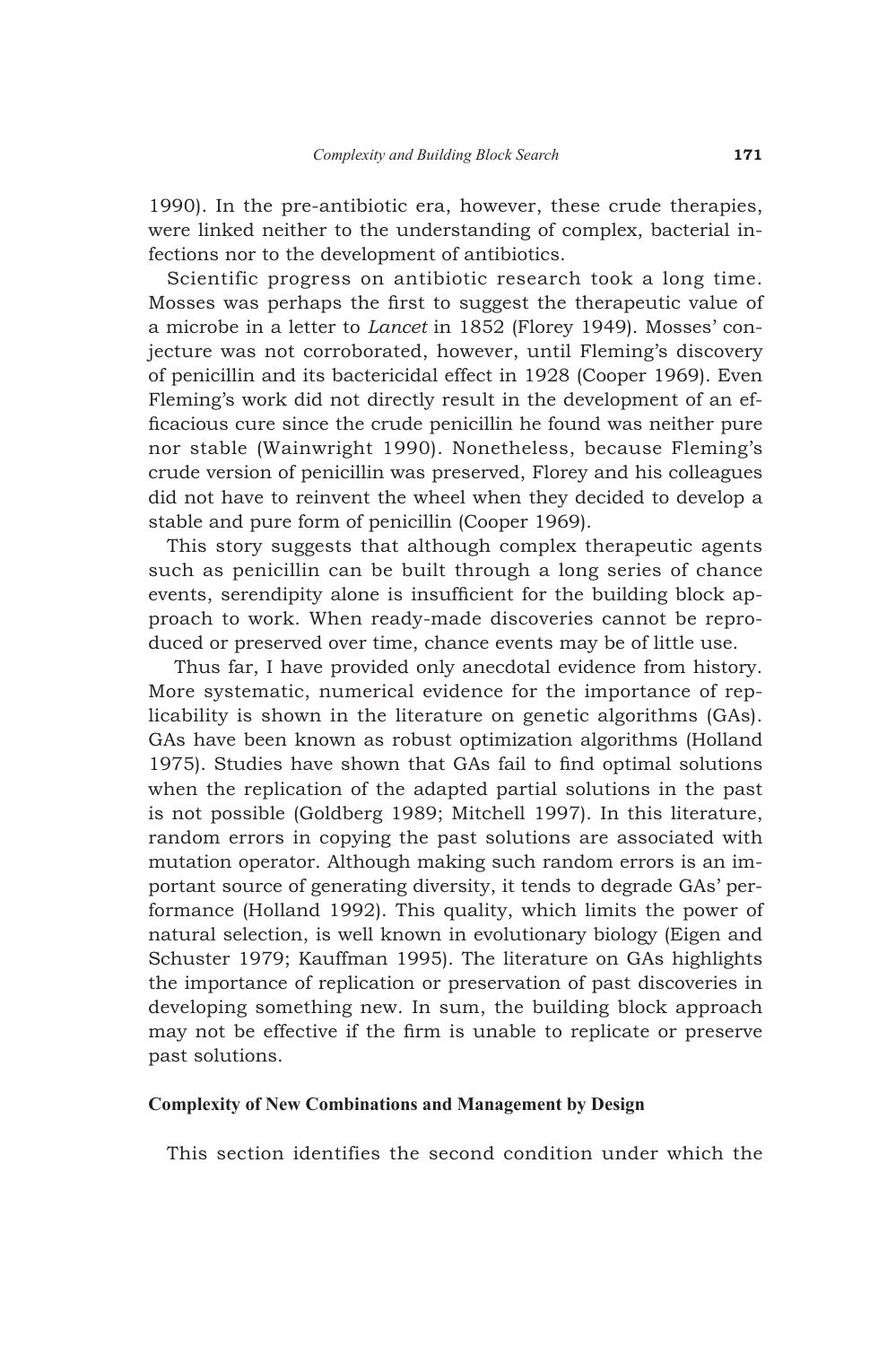building block approach may not work effectively. In particular, the focus of discussion is on how the complexity associated with the design of R&D libraries weakens the power of the building block approach and how innovators in the pharmaceutical industry have managed this kind of complexity by identifying proper design rules for R&D libraries.

Schumpeter (1934) once recognized that the fundamental nature of innovation lies in new combinations of (either existing or new) inputs. Carrying out new combinations, however, may not be always useful when new combinations involve a great degree of complexity. They may procreate a vast number of useless outcomes, dramatically raising R&D costs. Let us first examine the complexity of new combinations, which often poses difficulties for new product development. Suppose that there are two therapeutic components A and B. Assume that component A is effective against target disease A' and that component B is against target disease B'. In a linear world, where there is no interaction between the two components, a combination of A and B will maintain therapeutic effects on target disease A' as well as target disease B'. By combining many different components, drug companies can develop "blockbuster" drugs with a wide range of benefits. In the presence of component interactions, however, a combination of the two could also produce an unexpected, disastrous reaction to the body or nullify the potency of a compound (Graedon and Graedon 1999). In other words, new combinations in a nonlinear world trigger complexity by possibly generating useless or even harmful drugs. This type of complexity is negligible in a well-designed, modular product architecture, which minimizes such unexpected interactions among components.

The history of the pharmaceutical industry shows how the complexity of combining chemical compounds undermined new product development. In the United States, combination drugs proliferated prior to the Kefauver-Harris Amendments in 1962 (a major drug regulation). Pharmaceutical firms introduced what were called "fixed-ratio" combination products. For example, Silverman and Lee (1974: 109) noted: "A combination of penicillin, aspirin, phenacetin, codeine, and various antihistamines was heavily pushed for treatment of the common cold." By the mid-1960s, fixed–ratio combination products accounted for 40% of popular prescription drugs. In particular, leading pharmaceutical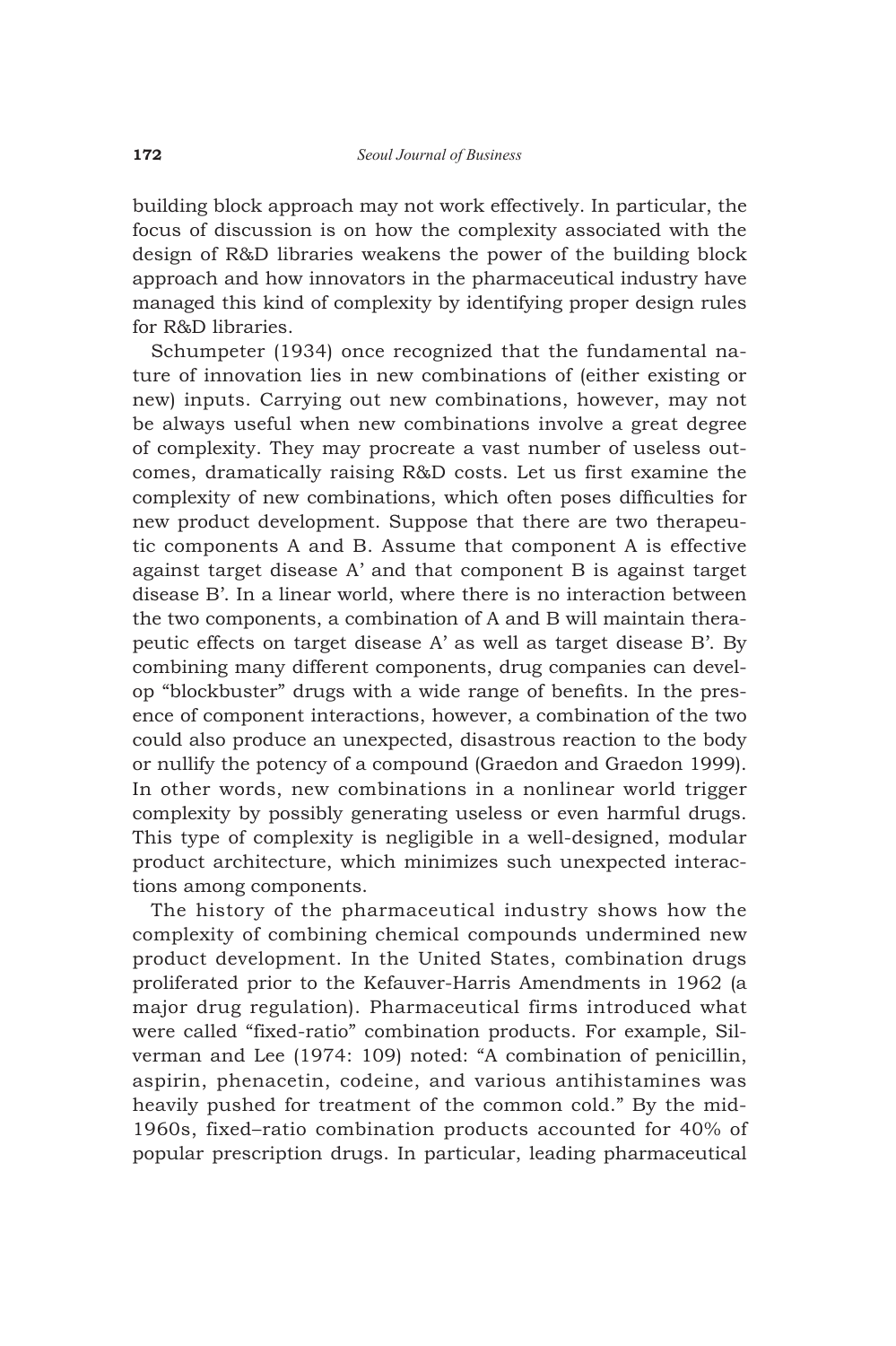firms profited from selling antibiotic combinations — for example, Squibb's Mysteclin-F contained tetracycline and amphotericin; Upjohn's Panalba combined tetracycline and novobiocin. These combinations were claimed as valuable because "one component may be effective against one invading microbe while the other may combat a different organism" (Silverman and Lee 1974: 128). They even claimed that the antibiotic combinations ushered in the new era of antibiotic therapy. All these claims, which relied on a linearworld view, were unsubstantiated. In fact, the American Medical Association held that most of these combination drugs were not efficacious, and that they even posed needless risk to patients. The efficacy of combination drugs became a heated controversy in the midst of the major regulatory change around 1962. Eventually the FDA required pharmaceutical firms to show substantial evidence on the efficacy of their combination drugs. Without such evidence, most of them had to be withdrawn from the market. This shows how unexpected interactions among components can create complexity in developing new products.

Regarding this kind of complexity, Kauffman (1993, 1995) developed a simple theoretical model called the NK model, which stimulated subsequent research in the management field (e.g., Levinthal 1997; Rivkin 2000; Rivkin and Siggelkow 2003). The primary objectives for developing this model were to understand the power and limitations of natural selection and to examine what kinds of complex systems can be assembled by an evolutionary process. In the model, there are two aspects of complexity, which are controlled by parameters, *N* and *K*. *N* represents the number of components for a system (e.g., the number of genes in the gene pool or the number of components for developing a new product), and *K* represents the degree of unexpected interactions among components. In reality, *N* is very large. For example, there are a couple of thousands of genes even for a simple microorganism. Also there are millions of chemical compounds for drug discovery. The search space, or what is called a landscape, is spanned by all possible combinations of *N* components. For example, one can conceive of the landscape for drug discovery by envisioning all possible combinations of chemicals, which are estimated to be  $10^{264}$  (DePalma 2003). Researchers can evaluate each combination by testing whether it has desirable properties (e.g., efficacy and safety) in the context of a particular target disease.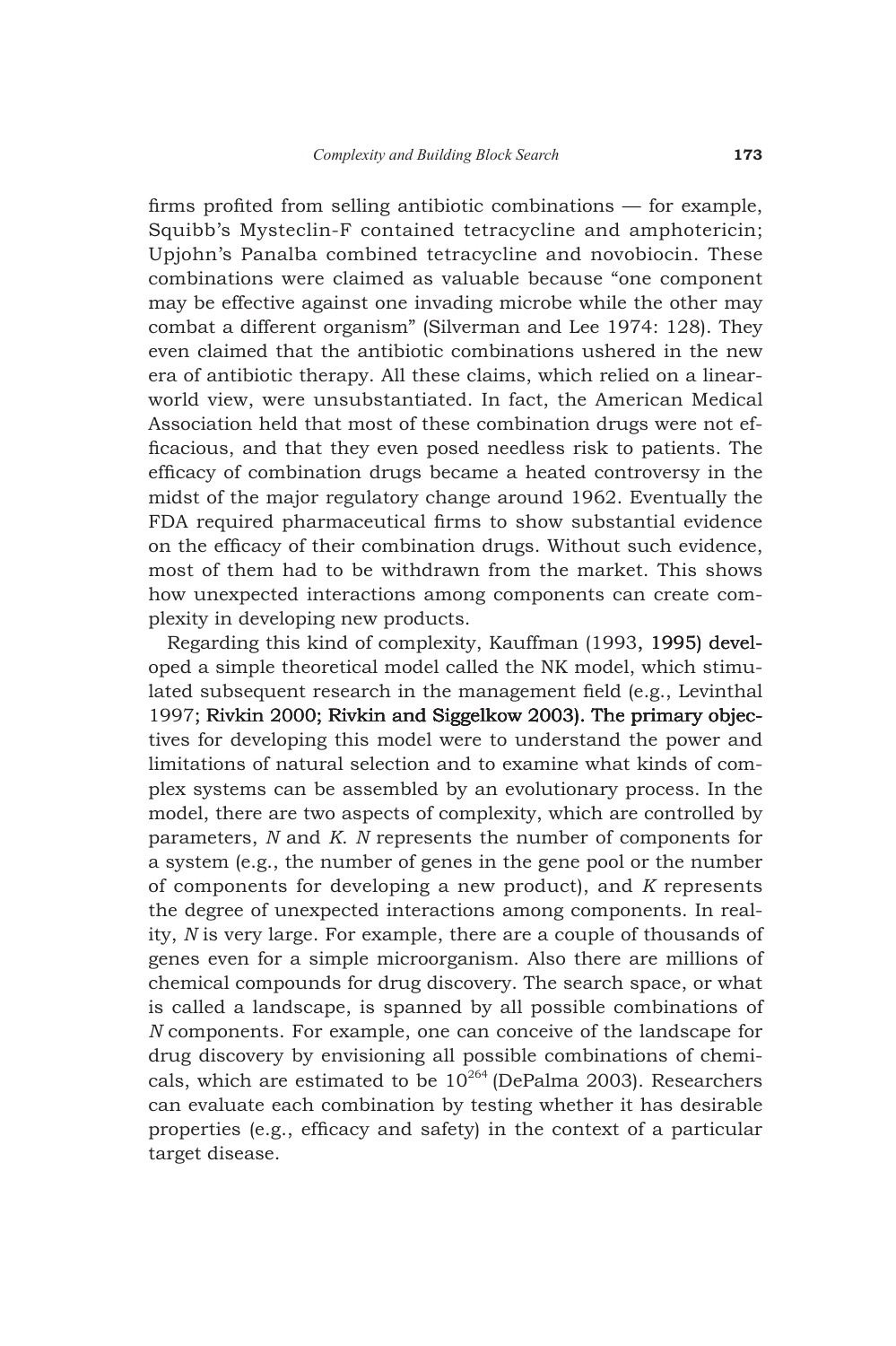Given large *N*, the value of *K* determines the difficulty of adaptation or of innovation. When  $K = 0$ , the NK model shows that the search space or "landscape" for adaptation becomes "smooth" with one best solution; this would be equivalent to the linear world where a combination drug would have the ability to fight against several diseases. Adaptation on this linear landscape is relatively easy because the linearity makes the burden of search manageable and because partial success in the past provides cues for where to take a next step on the search space. Furthermore, a minor change in a system always brings about only a minor consequence. In the context of new product development, a small modification of a useful product will not make it useless all of a sudden. As a result, it is rather easy to develop a useful, new product by building on existing components in the library.

On the other hand, when *K* is as big as *N* − 1, the landscape becomes completely random or "rugged." We are dealing with the nonlinear problems where combinations of components in a system generate completely unknown consequences. In this case, it is difficult for species or agents to adapt by searching for a new, useful solution. It is primarily because the search space sharply expands and because experience and past successes offer little guidance for the next search (Kauffman 1993, 1995; Levinthal 1997; Rivkin 2000). A small misstep may result in an unexpectedly large change. Furthermore, recombination, the nature's sophisticated search mechanism, will not work. For example, the mating of male and female organisms tends to produce deleterious offspring on a random landscape. Kauffman (1993, 1995) argues that on random landscapes, selection is debilitated in guiding evolution, and Rivkin (2000) argued that the complexity of random landscapes undermines learning.

This literature suggests that innovation is very hard on a random landscape. A high degree of randomness in the landscape, for example, means that the knowledge of one good compound gives no clue about whether some of other structurally related compounds would be also efficacious. New combinations that build upon past partial solutions could generate a host of useless compounds. The received view is that no search rule can surpass a random search (Haupt and Haupt 1998). That is, new product development depends purely on luck. Given that the possibilities of research are immense, with small probability of promoting a new and successful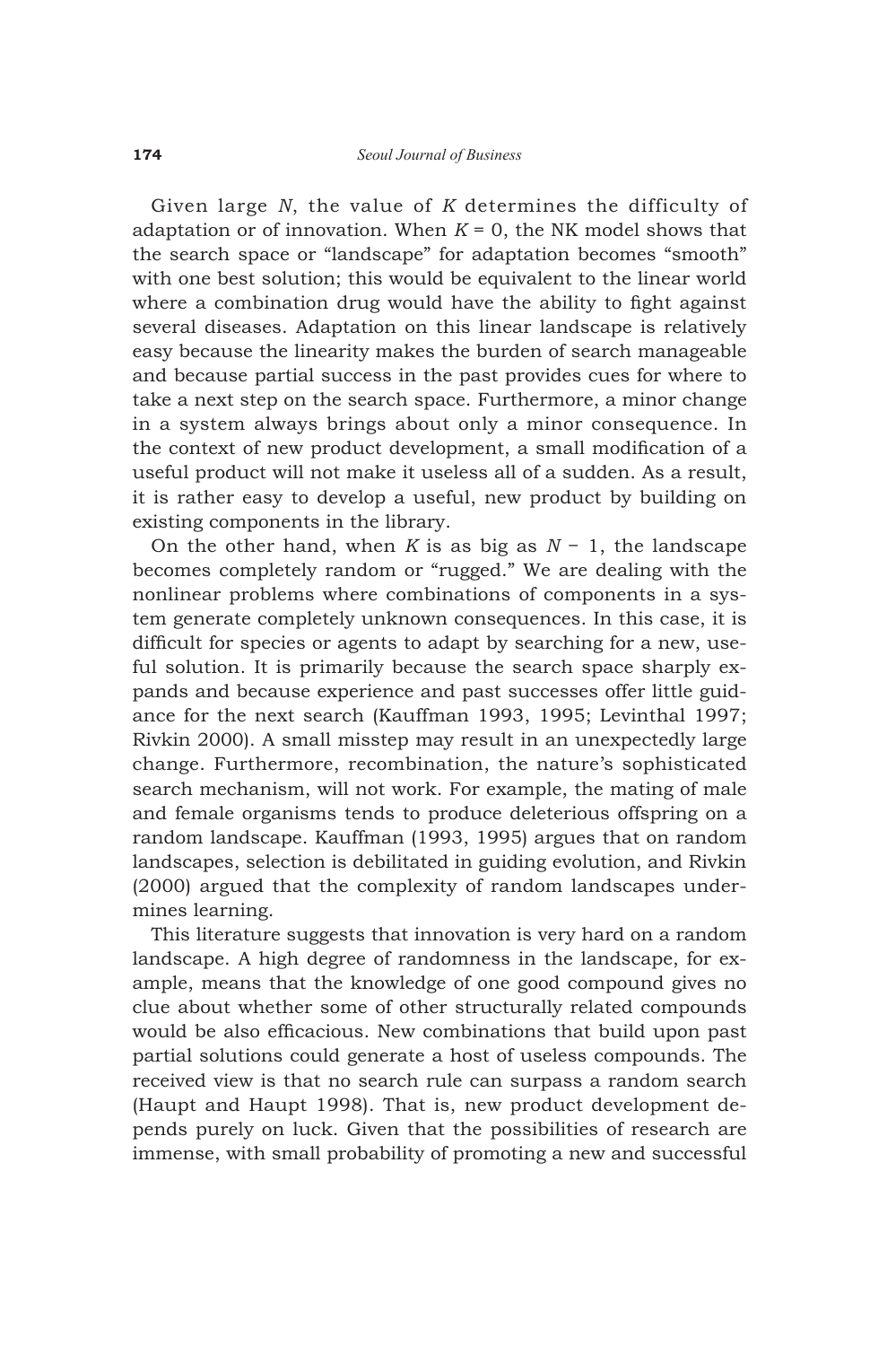pharmaceutical product, innovation-seeking firms are more likely to be driven out by those that produce known products.

Kauffman conjectured that real landscapes may lie between these two ideal types  $-$  i.e., they may be characterized by modest values of *K*. That is, a landscape may look rugged, but they are "correlated." An interesting implication of this correlated landscape is that a special region exists in such a landscape where the good solutions cluster. For instance, if one finds a useful drug by chance, she is likely to find another beneficial drug or a better one by modifying the original one. Kauffman (1995: 177) argued: "It is useful to an adaptive process to locate this special region in the space of possibilities." With respect to the R&D race, innovators can locate this kind of special region by collecting the right building blocks for the library. By restricting their search process in this way, innovators can potentially increase the probability of discovering useful drugs in a timely manner.

Is this numerical finding merely the outcome of an idealized model? Can it correspond to reality? Many clues indicate that the real landscape for drug discovery is not completely random. History is full of examples that efficacious drugs are clustered around some region rather than scattered randomly over the entire landscape. As discussed earlier, for example, sulfanilamide (i.e., sulfa), an active ingredient in Prontosil, trigged a dominant theme in drug discovery in the 1930s and 1940s. Drug discovery was carried out through molecular modification by using sulfa compounds as building blocks (Cooper 1969). By modifying the sulfa compounds, over 10,000 drugs were developed by 1960. Also, Wainwright (1990: 184) noted: "[O]f the vast number of antibiotics that are now available, only some 70 are used by doctors, five of which originate from fungi, while the remainder are of actinomycete origin." Actinomycetes are a species of soil microorganism that Waksman used for developing streptomycin. The molecular structure of this particular species had been extensively exploited for developing many other antibiotics. These examples suggest that good solutions are clustered around some region in the search space. That is, the landscapes for drug discovery did not seem to be completely random.

Medicinal chemists also appear to take advantage of the correlations in the landscape. For example, the search strategy based on molecular modifications exploits the correlated aspect of the search space, as Wermuth (2003: 70) noted: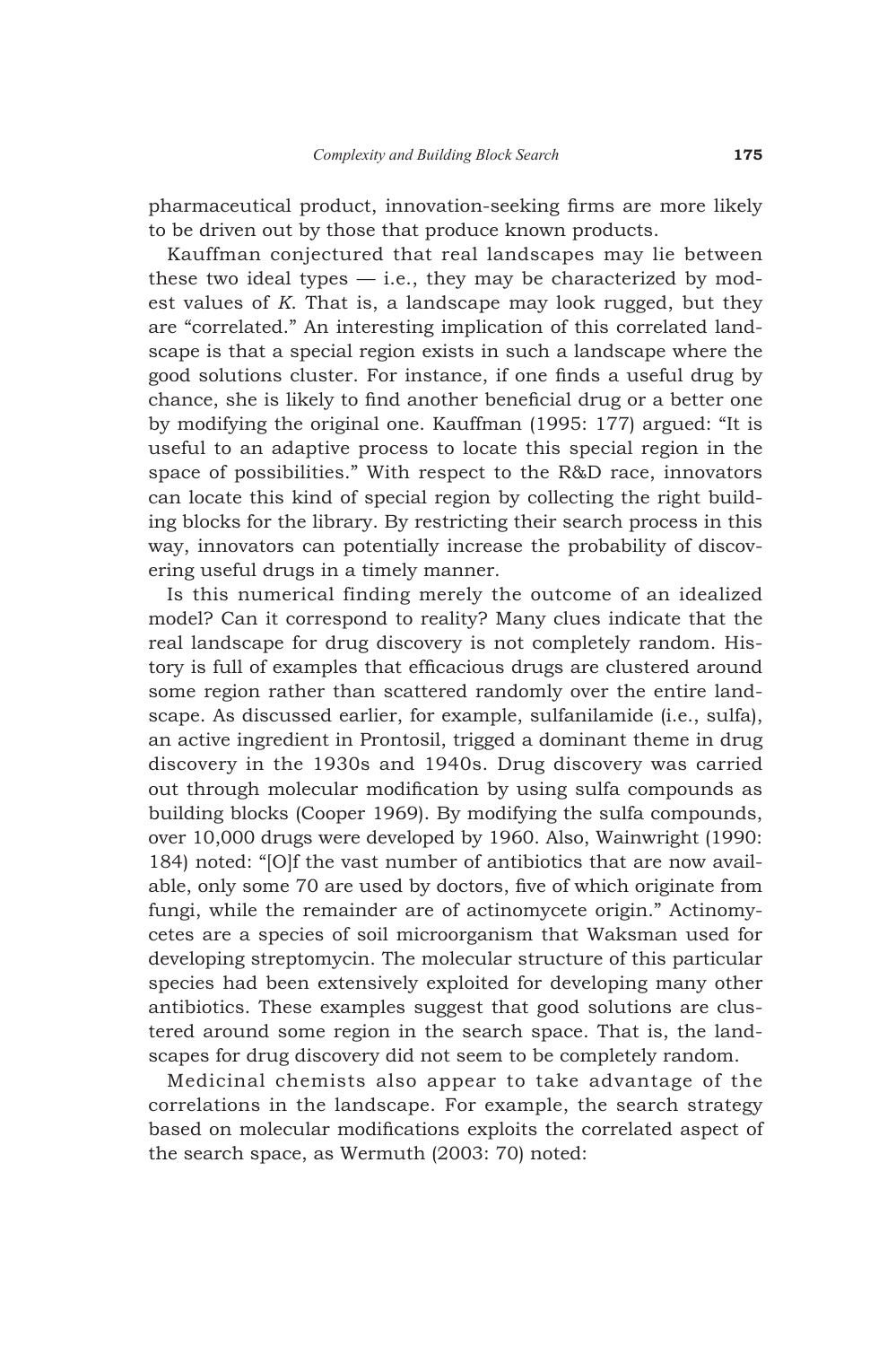It is indeed extremely rare, and practically improbable, that a given biological activity is unique to a single molecule. Molecular modifications allow the preparation of additional products for which one can expect, if the investigation has been sufficiently prolonged, a comparable activity to that of the copied model, perhaps even a better one.

Given that the landscape is somewhat correlated, how can an innovator manage the complexity of innovation? Can the innovator locate a special region where beneficial solutions cluster through the proper design of a library? In the past, innovators relied solely on chemical libraries set up by their own researchers (Gwynne 2003). There was little flexibility in the design of libraries because it took substantial time to synthesize new chemicals. Consequently, the search possibilities for new product development were largely limited by what the firms had explored in the past. Due to the difficulties of building large chemical libraries, the search for new drugs was limited, for the most part, to large pharmaceutical firms.

Recently, however, the development of a new technology called "combinatorial chemistry" has allowed drug firms to design large chemical libraries of structurally related compounds (Plunkett and Ellman 1997). Using this technology, some startup companies have specialized in constructing and selling libraries to pharmaceutical companies. As a result, innovators can redesign and diversify libraries with in-house or outsourced components. $6$ 

An innovator can assemble a wide variety of molecular diversity by starting with an assortment of small, reactive molecules, which are called chemical building blocks (Gordon 1998). The combinatorial process "proceeds by the systematic interconnection of a set, or sets, of chemical building blocks" (Gordon 1998: 17). Plunkett and Ellman (1997: 69) illustrated how molecular diversity

 <sup>6)</sup> Pharmaceutical companies embraced this new technology in different ways. MacCoss and Baillie (2004: 1812) noted: "For instance, some invested heavily in the mid-1990s in combinatorial chemistry and made this technology a key driver of their efforts to discover new leads and to expand their existing sample collections, particularly when traditional sources of compounds failed to deliver new leads. Others have used these technologies in appropriate projects and have forged alliances with smaller companies that specialize in such efforts, thus freeing up their internal operations to use their historical institutional knowledge of medicinal chemistry, but now guided by more information… This approach has led to more outsourcing of research medicinal chemistry than was common practice a few years ago.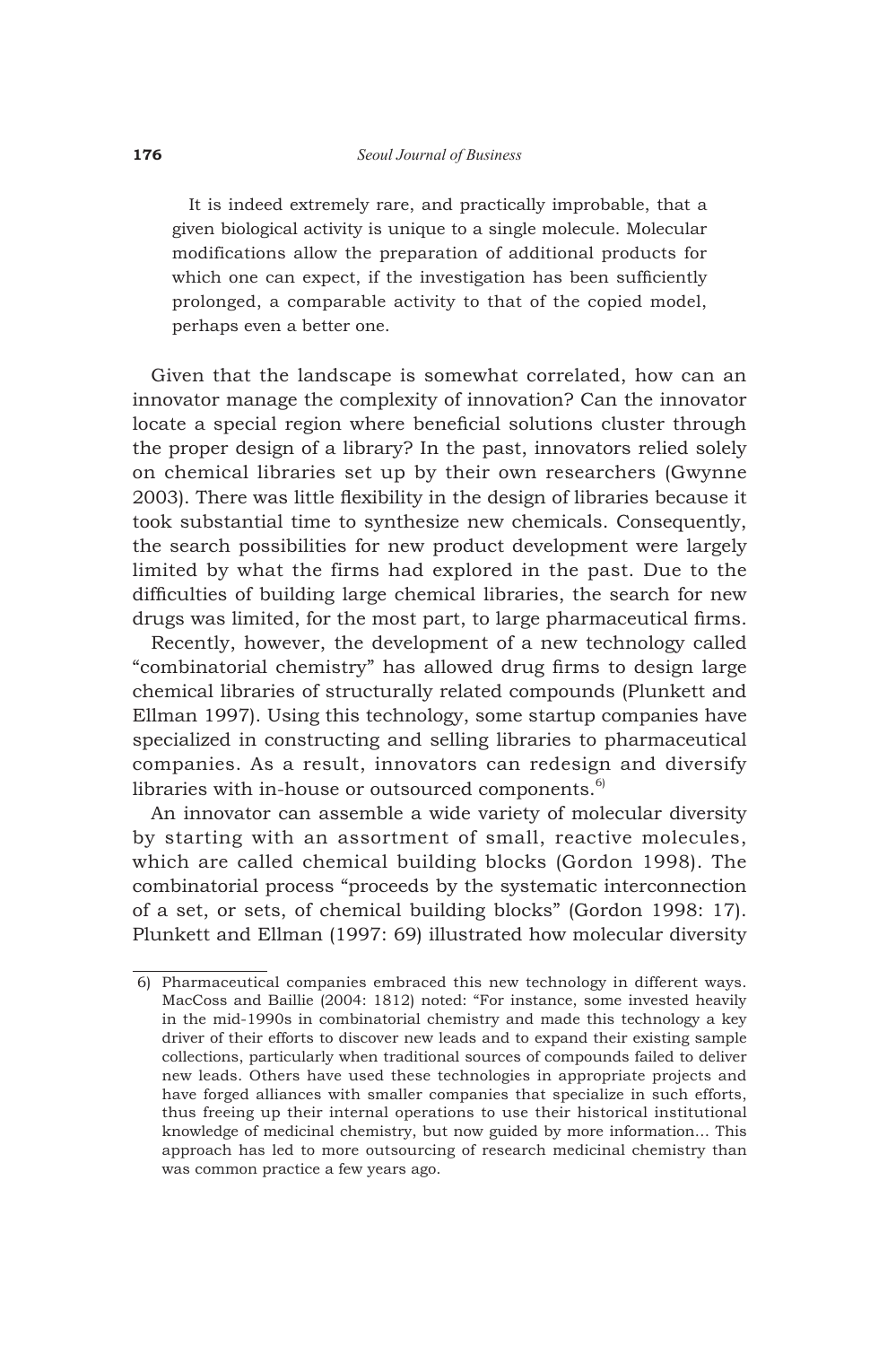could be generated in a library:

As a simplified example, consider four molecules: A1, A2, B1 and B2. The molecules A1 and A2 are structurally related and are thus said to belong to the same class of compounds; B1 and B2 belong to a second class. Suppose that these two classes of compounds can react to form molecules, some variant of which we suspect could produce a potent drug. The techniques of combinatorial chemistry allow us to construct easily all the possible combinations: A1-B1, A1-B2, A2-B1 and A2-B2 … Then, under appropriate conditions, we would mix and match every amine with every carboxylic acids to form new molecules called amides (-CONH-). The reaction of each of the 30 amines with each of the 30 carboxylic acids gives a total of  $30 \times 30$ , or 900, different combinations. If we were to add a third set of 30 building blocks, the total number of final structures would be 27,000 (30×30×30). And if we used more than 30 molecules in each set, the number of final combinations would rise rapidly.

In the 1990s, combinatorial chemistry focused on simple triedand-true synthetic sequences by scaling up the sheer size of libraries (Borman 2002). Drug companies quickly learned that the construction of a large chemical library alone often increases search costs dramatically without increasing hit rates (Service 2004). For example, Abbott experienced that the hit rate with a library of a couple of million compounds was much lower than with compounds from other sources (DePalma 2003).

Drug companies also learned that their clinical costs can be reduced by weeding out compounds that are likely to fail in clinical trials (Service 2004). Plunkett and Ellman (1997) argued that the selection of the initial building blocks is significant for designing a useful library. In other words, the starting materials should be molecules that indicate desired pharmaceutical properties. As a consequence, the initial emphasis on creating a large library has gone out of fashion, and smaller, more focused libraries have attracted attention in the industry (Borman 2003).

Innovators can reduce substantial search costs simply by excluding compounds that are not drug-like. The industry became interested in identifying criteria for determining which compounds are drug-like and which ones are not. For example, Lipinski et al.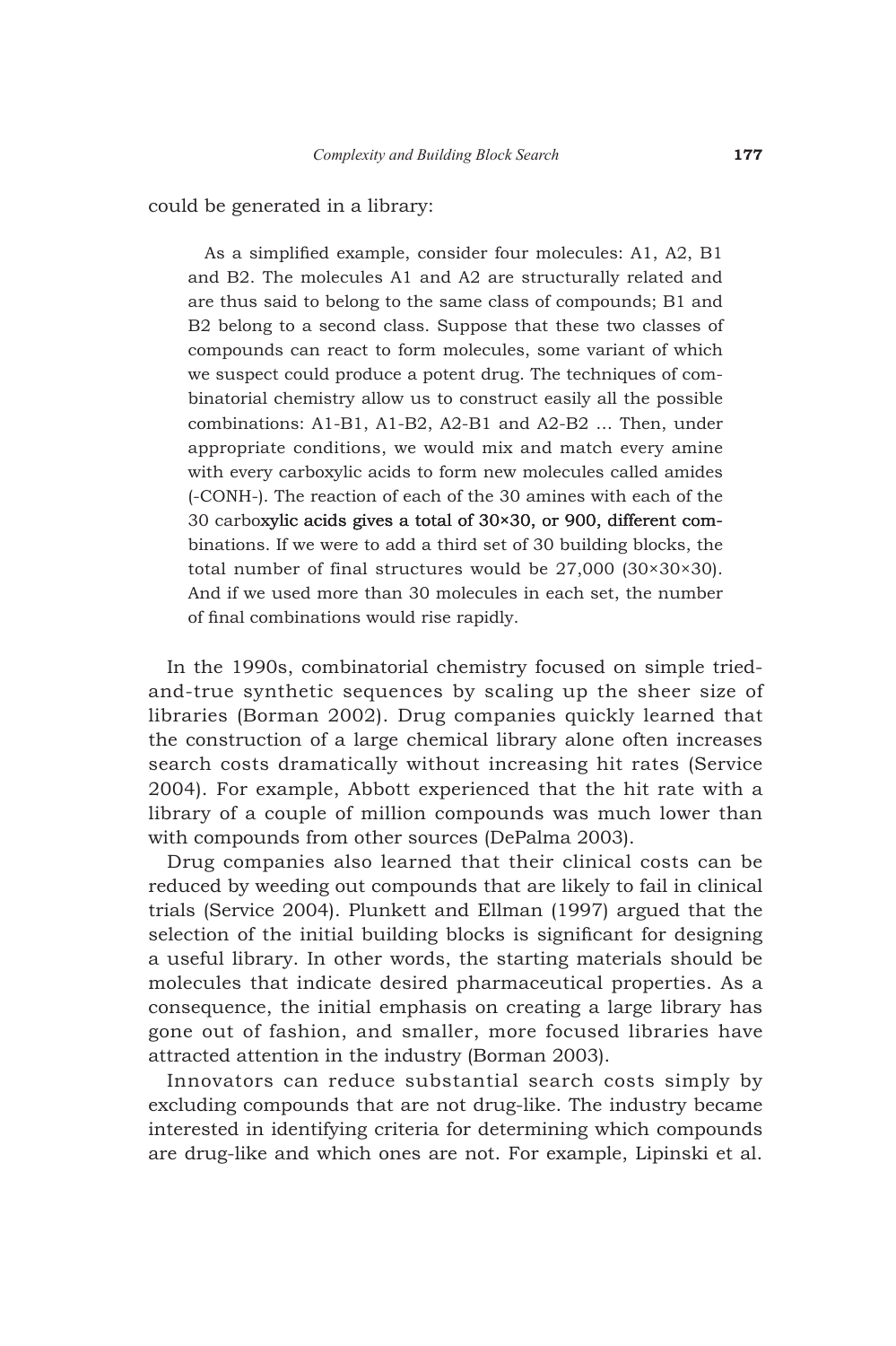(1997) presented what is known as the "rule of five" for predicting drug-like properties. This has been regarded as "an excellent working hypothesis for predicting good drug-like properties in new compounds" (MacCoss and Baillie 2004: 1811). An example that utilizes drug-like properties is the Prestwick Chemical Library.<sup>7</sup> Over 85% of its compounds are marketed drugs, and consequently, most compounds in this library are bioavailable and safe for human consumption. When an innovator develops a new compound utilizing this library, it may be rapidly tested in patients (Wermuth 2003). The chances for developing good candidate drugs are claimed to be higher in this way than if the initial compound is toxic. Another approach that has growing appeal for pharmaceutical firms is targeted libraries (Gwynne 2003). With this design concept, an innovator designs its library with specific target diseases in mind. Obviously, the diversity of a chemical library will be limited in this way, but the hit rate would be higher. Richard Thomas, the director of medicinal chemistry research at Pharmacia noted: "Without a target in mind you can screen forever without coming up with a hit" (Gwynne 2003: 46).

Recently, there has been extensive research regarding the design of better chemical libraries. With refined design rules, industry players are more likely to locate what Kauffman (1993, 1995) called a special region in which good solutions cluster. With better design rules in place, innovators can avoid wasting resources and time on the development of useless compounds. This, in turn, may help innovators gain additional staying power in the R&D race.<sup>8)</sup>

In summary, the key characteristic of well-designed libraries is whether they point to regions where good pharmaceutical solutions are clustered. New combinations of library components can generate useless products when the products unexpectedly interact with one another. The building block approach, which relies on new combinations of components, will be ineffective if the library is not properly designed. The identification of appropriate design rules for libraries — e.g., identifying drug-like properties, or more specifically, the rule of five in Lipinski et al. (1997) — is an impor-

 <sup>7)</sup> This library is developed by Prestwick Chemical Inc.: www.prestwickcehmical. com.

 <sup>8)</sup> For the moment, the promise of new technologies has not been fully realized, and innovators have encountered declining R&D productivity. However, a majority of experts expect new technologies to fuel innovation and deliver new medicines (Service 2004).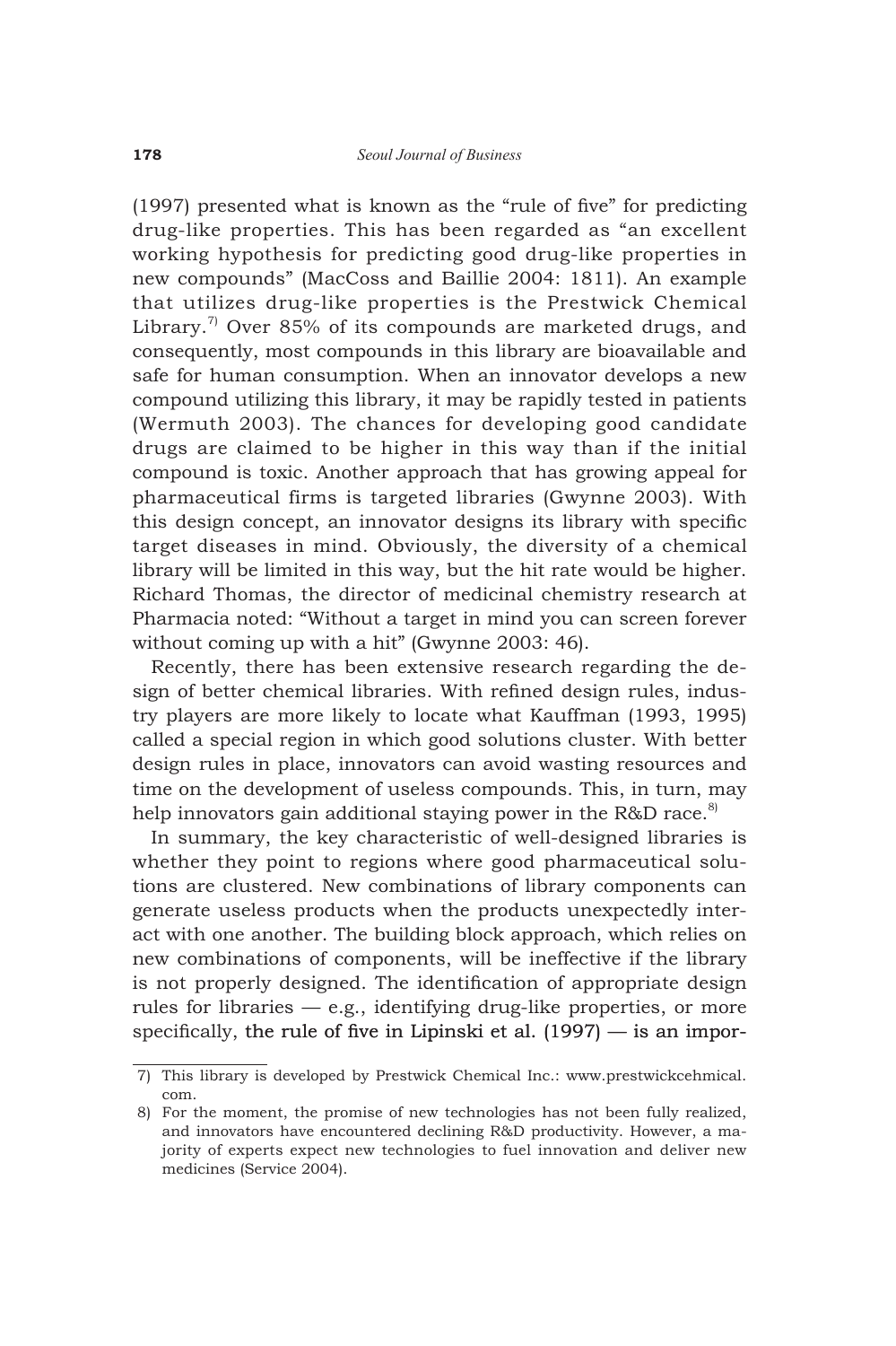tant factor in the management of complexity.

## **CONCLUSION**

By examining the history of pharmaceutical innovation, this study sheds light on how the industry has harnessed the mechanism of innovation and continued to generate new products despite the complexity of drug discovery. This paper extends the insights of evolutionary economics, which, in the past, has focused mainly on selection, while treating innovation as stochastic in its analysis of the R&D race. In particular, the examination of the building block search, the preeminent way of developing new products in the pharmaceutical industry, reveals that innovators did not leave innovation purely to chance. Molecular modifications based on known, active chemical building blocks have helped innovators reduce the risk of R&D in the face of rivals' constant imitative and innovative attacks. Thus, the building block approach can provide innovators with staying power in their constant search for new sources of profits. This staying power is proposed as an important dimension of dynamic capabilities. However, the building block approach is not always effective. A firm's staying power may be weakened if past discoveries or knowledge cannot be preserved or replicated. Furthermore, if a firm's library is improperly designed, the firm may waste time and resources by screening useless compounds. In short, history suggests that dynamic capabilities lie in retaining and evolving libraries with proper design rules.

This paper also builds upon recent research about complexity. Since Kauffman (1993, 1995) introduced the concept of the random landscape in his discussion of complexity, management scholars have paid special attention to the difficulties of managing complexity (e.g., Gavetti and Levinthal 2000; Levinthal 1997; Rivkin 2000; Rivkin and Siggelkow 2003). In particular, Rivkin (2000: 843) indicated his concern that this approach might potentially mislead laymen to hold a "fatalistic view of management." If complexity would always undermine learning and if a small misstep can frequently lead to a catastrophe, complexity theory can offer few useful implications for managers. Although this extreme scenario is theoretically possible, it seems unlikely to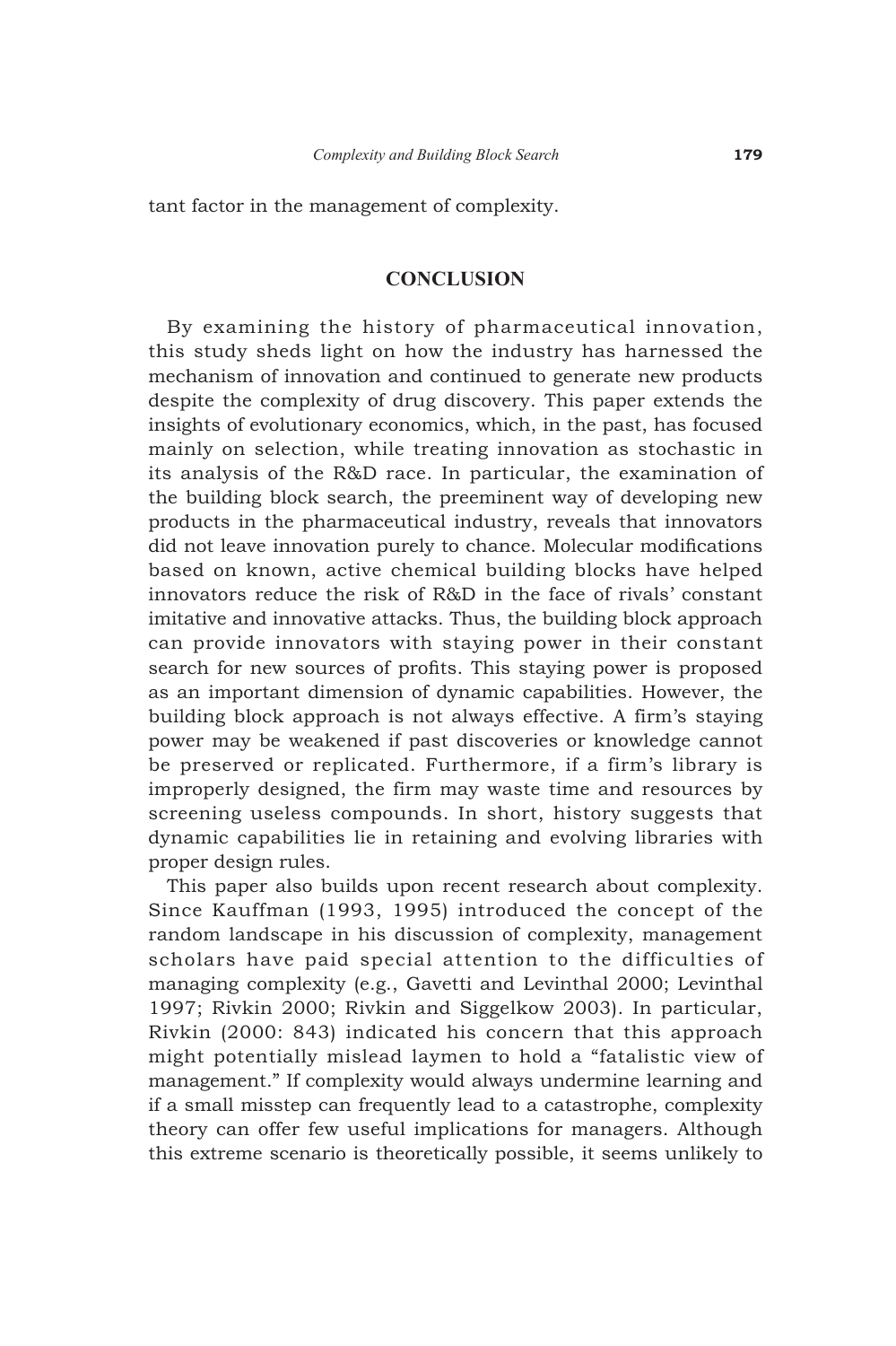happen in the real world (Kauffman 1993, 1995).

This paper highlights a bright side of complexity theory. Although the landscape for drug discovery appears to be very complex, leading pharmaceutical firms have sustained their R&D for more than a half century. They have been able to manage the complexity inherent in drug discovery by harnessing the power of a variation mechanism: They have developed new drugs by trying variations of known molecules with some desired properties and by selecting the most effective compounds from a collection of related ones. This mechanism is closely akin to how the immune system solves its own complex problems (Plunkett and Ellman 1997). My study suggests that retaining and evolving libraries with proper design rules are the key to the management of complexity in innovation. When a library contains improper initial building blocks, innovators may waste time and effort generating many useless compounds. In contrast, a well-designed library points to a special region in the search space where potentially good solutions cluster. For example, identifying drug-like properties — the rule of five in Lipinski et al. (1997) — is an important early step in building a well-designed library for drug discovery.

In addition, the notion of libraries may add new insights into the literature on resources (e.g., Barney 1991), knowledge (e.g., Grant 1996; Helfat 1994, 1997; Winter 1987), and dynamic capabilities (Eisenhardt and Martin 2000; Helfat 1997; Lee, Lee, and Rho 2002; Teece, Pisano, and Shuen 1997; Zollo and Winter 2002). This literature has attracted substantial attention, as strategy researchers have recognized the limitations of viewing competitive advantage from the perspective of safeguarding the privileged market position. For this stream of research, the present work opens up a number of promising agendas for future studies. As mentioned earlier, drug firms add more molecules to their libraries in the process of discovering new drugs. Accordingly, a drug firm's chemical library is a collection of its past research outputs as well as a starting point (i.e., resources) for future drug research. Within the pharmaceutical industry, firm heterogeneity can be traced by identifying the molecular diversity of the chemical library each firm has built up (Thomke and Kuemmerle 2002). Furthermore, unlike physical resources, the use of these libraries does not reduce in value monotonically. Due to the reusability of active substances, a firm can increase the value of its library, to some extent, by using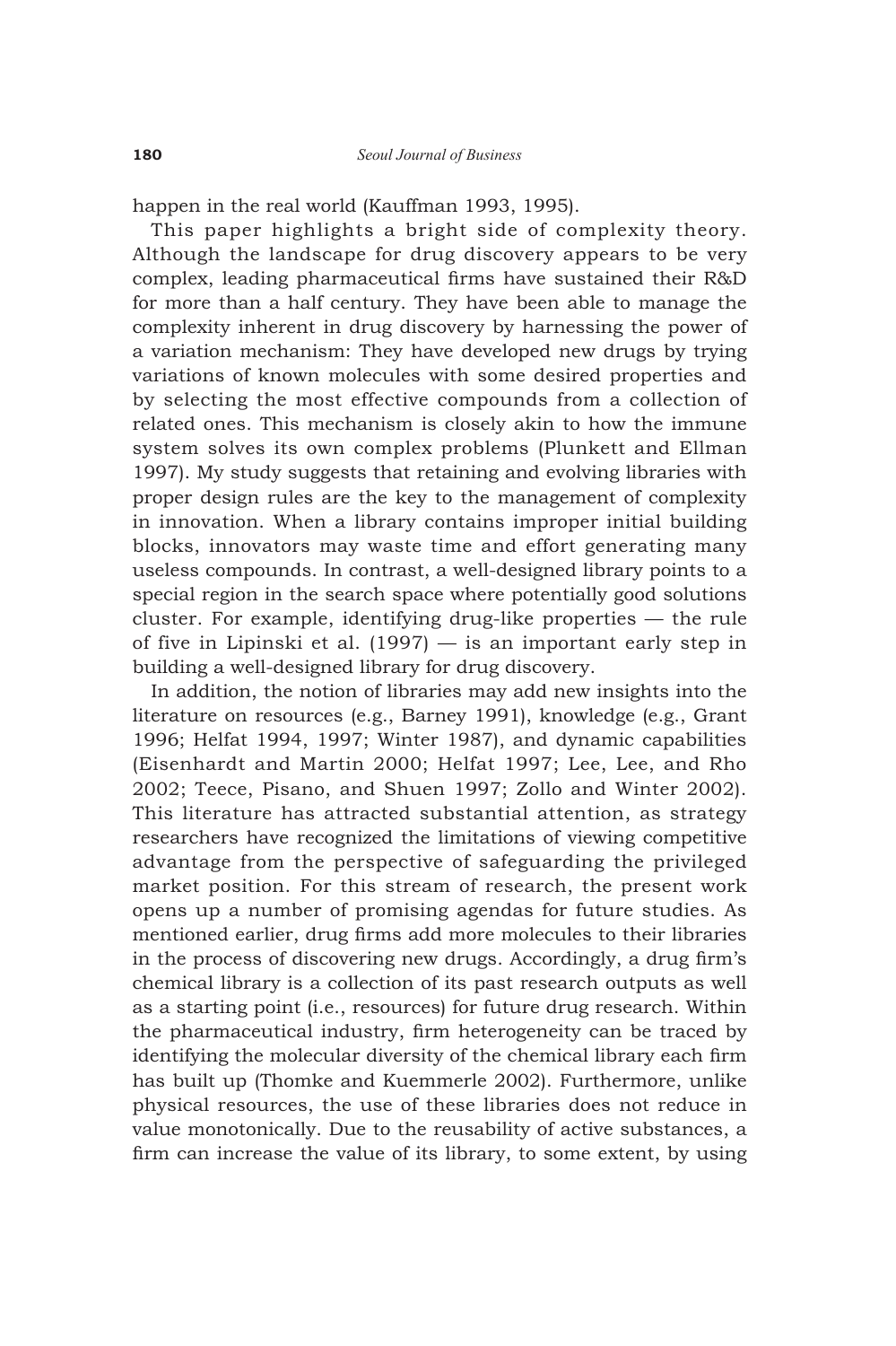it frequently and adding more substances to it. Henderson and Cockburn (1996) found evidence for the presence of the economies of scope in pharmaceutical R&D. One explanation for their finding may be that molecules developed in one research program were reused in other programs. More systematic empirical research, however, is needed to confirm this possibility.

Interestingly, the importance of a library for the development of new products in pharmaceutical industries appears to be relevant in other industries as well. In the semiconductor, consulting, and software industries, libraries appear to be as crucial as those in the pharmaceutical industry. However, there appear to be at least two major differences, which offer promising opportunities for the direction of future research. First, drug discovery still relies on blind variations of non-modular building blocks. On the other hand, this mode of research is more or less absent in industries where modular product architecture is popular (e.g., semiconductors and software). This difference is related to the complexity of unexpected interactions. In drug discovery, innovators may waste time and effort generating many ineffective compounds when initial building blocks are improperly chosen in a library. The absence of this problem is an important benefit of having a modular product architecture, where design rules have evolved to reduce unexpected interactions among components. For example, in software engineering, Object Oriented Programming emerged to curtail unexpected interactions between components in a library. Innovation in this design paradigm is, to a large extent, considered as the reassembly of ready-made components and sub-components from a library. Comparative studies of libraries for modular and non-modular building blocks seem to offer deep insights into the question of how modularity affects new product development.

Another interesting difference is that while pharmaceutical firms have carefully guarded their chemical libraries, software companies often deliberately open some elements of their libraries to other firms including competitors. For example, Sun Microsystems permits any software engineers to obtain access to the library of Java. Opening such libraries can facilitate development of many software applications, which, in turn, spurs the rapid growth of the mass market. In particular, this is an important source of network effects for programming languages. When the library for some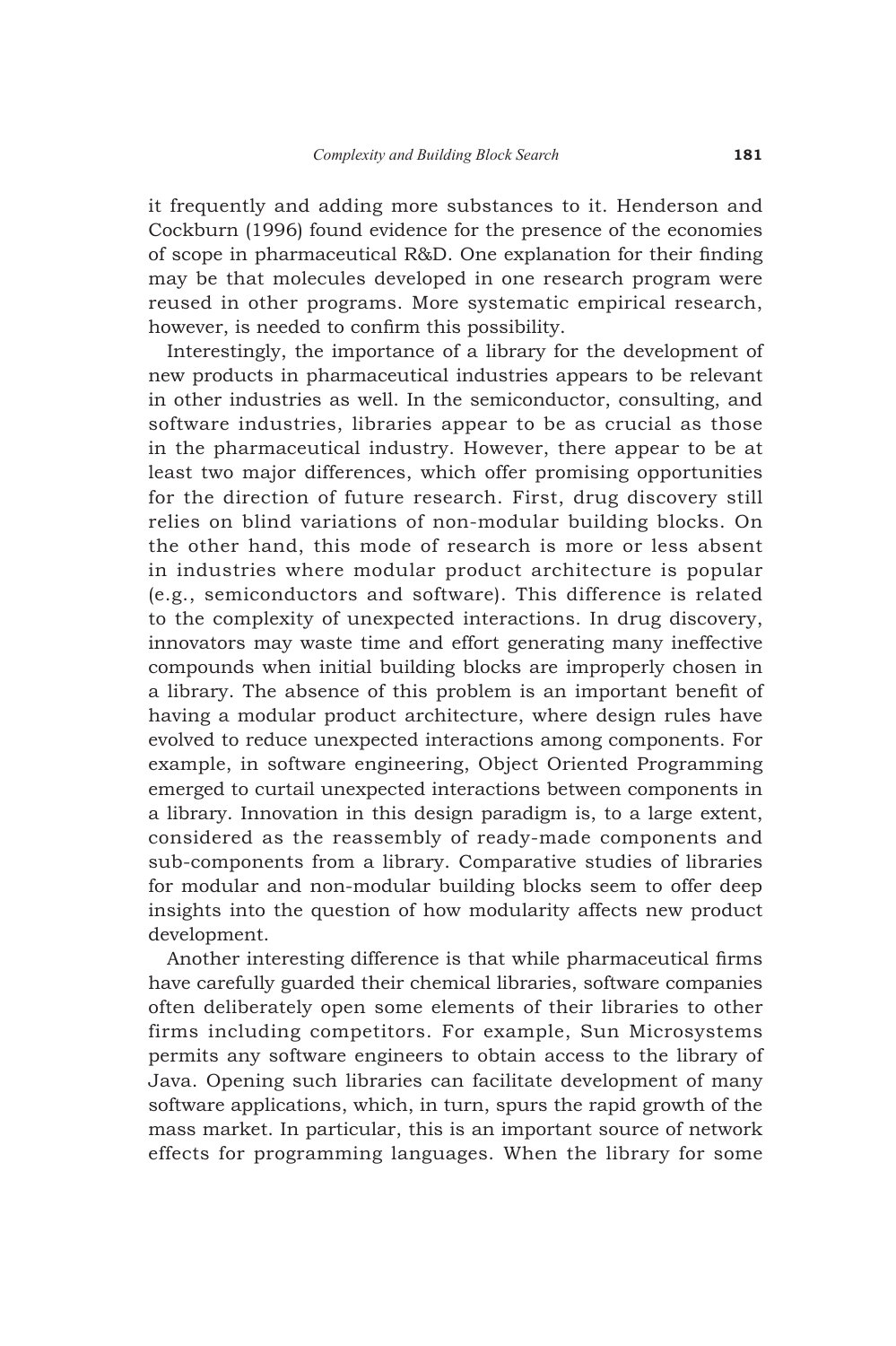language is highly valued by users, this popularity may serve as a barrier for the market to move to an alternative language.

Promising opportunities for research on libraries appear to lie ahead. Future research into the issues above could deepen our understanding of the role of resources, knowledge, modularity, and dynamic capabilities. Although most of the points I have made in this paper are anecdotal or speculative, I hope they will stimulate fruitful research in the future.

### **REFERENCES**

- Ackerknecht, Erwin H. (1982), *A Short History of Medicine: Revised Edition*. Baltimore, MD: Johns Hopkins University Press.
- Alchian, Armen A. (1950), "Uncertainty, Evolution and Economic Theory," *Journal of Political Economy*, 58, 211-222.
- Baldwin, Carliss Y. and Kim B. Clark (2000), *Design Rules*. Cambridge, MA: MIT Press.
- Barney, Jay B. (1991), "Firm Resources and Sustained Competitive Advantage," *Journal of Management*, 17, 99-120.
- Borman, Stu (2002), "Combinatorial Chemistry," *Chemical and Engineering News*, 80(November), 43-57.
- Bugg, Charles E., William M. Carson, and John A. Montgomery (1993), "Drugs by Design," *Scientific American*, 269(December), 60-66.
- Burlingham, Robert (1951), *The Odyssey of Modern Drug Research*. Kalamazoo, MI: Upjohn Company.
- Cadenhead, Rogers (2002), *Sams Teach Yourself Java 2 in 24 Hours*, Second Edition, Indianapolis, Indiana: Sams Publishing.
- Carr, Geoffrey (1998), "Survey of the Pharmaceutical Industry," *The Economist*, 21 (February), 3-16.
- Comanor, William S. (1963), *The Economics of Research and Development in the Pharmaceutical Industry*. Unpublished doctoral dissertation, Harvard University.
- Cooper, Joseph D. (1969), "The Sources of Innovation," in *The Economics of Drug Innovation: The Proceedings of the First Seminar on Economics of Pharmaceutical Innovation*, Joseph D. Cooper, ed., The American University, 41-54.
- Dawkins, Richard (1987), *The Blind Watchmaker: Why the Evidence of Evolution Reveals a Universe without Design*. New York: W.W. Norton & Company.
- DePalma, Angelo (2003), "Parallel Synthesis: From Low to High Throughput and Back," *Drug Discovery and Development*, 6, 51-56.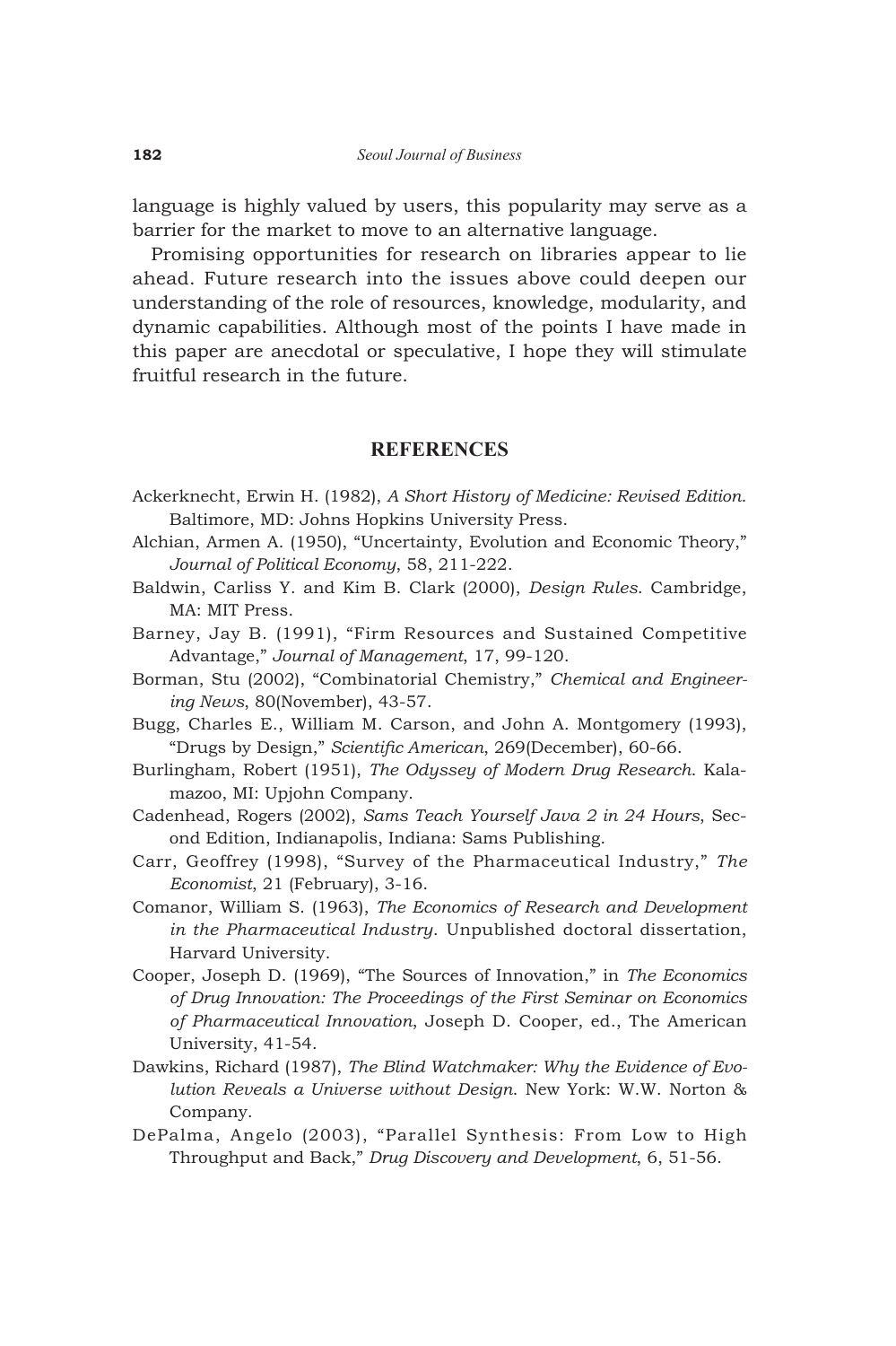- Earles, Melvin P. (1970), "Salvarsan and the Concept of Chemotherapy," *The Pharmaceutical Journal*, 18(April), 400-402.
- Eigen, Manfred and Peter K. Schuster (1979), *The Hypercycle*: *A Principle of Natural Self-Organization*. New York: Springer.
- Eiseley, Loren (1959), *Darwin's Century: Evolution and the Men Who Discovered It*. Garden City, NY: Doubleday & Company Inc.
- Eisenhardt, Kathleen M. and Jeffrey A. Martin (2000), "Dynamic Capabilities: What Are They?" *Strategic Management Journal*, 21, 1105-1121.
- Fagan, Perry L. and Robert H. Hayes (1998), "The Pharma Giants: Ready for the 21<sup>st</sup> Century?" Note, No. 9-698-070, Cambridge, MA: Harvard Business School.
- Florey, Howard W. (1949), *Antibiotics*. London: Oxford University Press.
- Gavetti, Giovanni M. and Daniel A. Levinthal (2000), "Looking Forward and Looking Backward: Cognitive and Experiential Search," *Administrative Science Quarterly*, 45, 113-137.
- Goldberg, David E. (1989), *Genetic Algorithms in Search, Optimization & Machine Learning*. Reading, MA: Addison-Wesley.
- Gordon, Eric M. (1998), "Strategies in the Design and Synthesis of Chemical Libraries," in *Combinatorial Chemistry and Molecular Diversity in Drug Discovery,* Eric M. Gordon and James F. Kerwin, eds., John Wiley and Son, 17-38.
- Gould, Stephen J. (1989), *Wonderful Life*. New York: Norton & Company, Inc.
- Grabowski, Henry and John Vernon (1987), "Pioneers, Imitators, and Generics: A Simulation Model of Schumpeterian Competition," *Quarterly Journal of Economics*, 102, 491-525.
- Graedon, Joe and Teresa Graedon (1999), *Dangerous Drug Interactions: The People's Pharmacy Guide*. New York: St. Martin's Press.
- Grant, Robert M. (1996), "Prospering in Dynamically-competitive Environments: Organizational Capability as Knowledge Integration," *Organization Science*, 7, 375-387.
- Gwynne, Peter (2003), "Maximizing Screening Using Targeted Libraries," *Drug Discovery and Development*, 6, 45-48.
- Haupt, Randy L. and Sue Ellen Haupt (1998), *Practical Genetic Algorithms*. New York: John Wiley and Sons.
- Helfat, Constance E. (1994), "Evolutionary Trajectories in Petroleum Firm R&D," *Management Science*, 40, 1720-1747.
	- \_\_\_\_\_\_ (1997), "Know-How and Asset Complementarity and Dynamic Ca- Dynamic ), Ca Capability Accumulation: The Case of R&D," *Strategic Management Journal*, 18, 339-360.
- Henderson, Rebecca M. (1994), "The Evolution of Integrative Capability: Innovation in Cardiovascular Drug Discovery," *Industrial and Corpo-*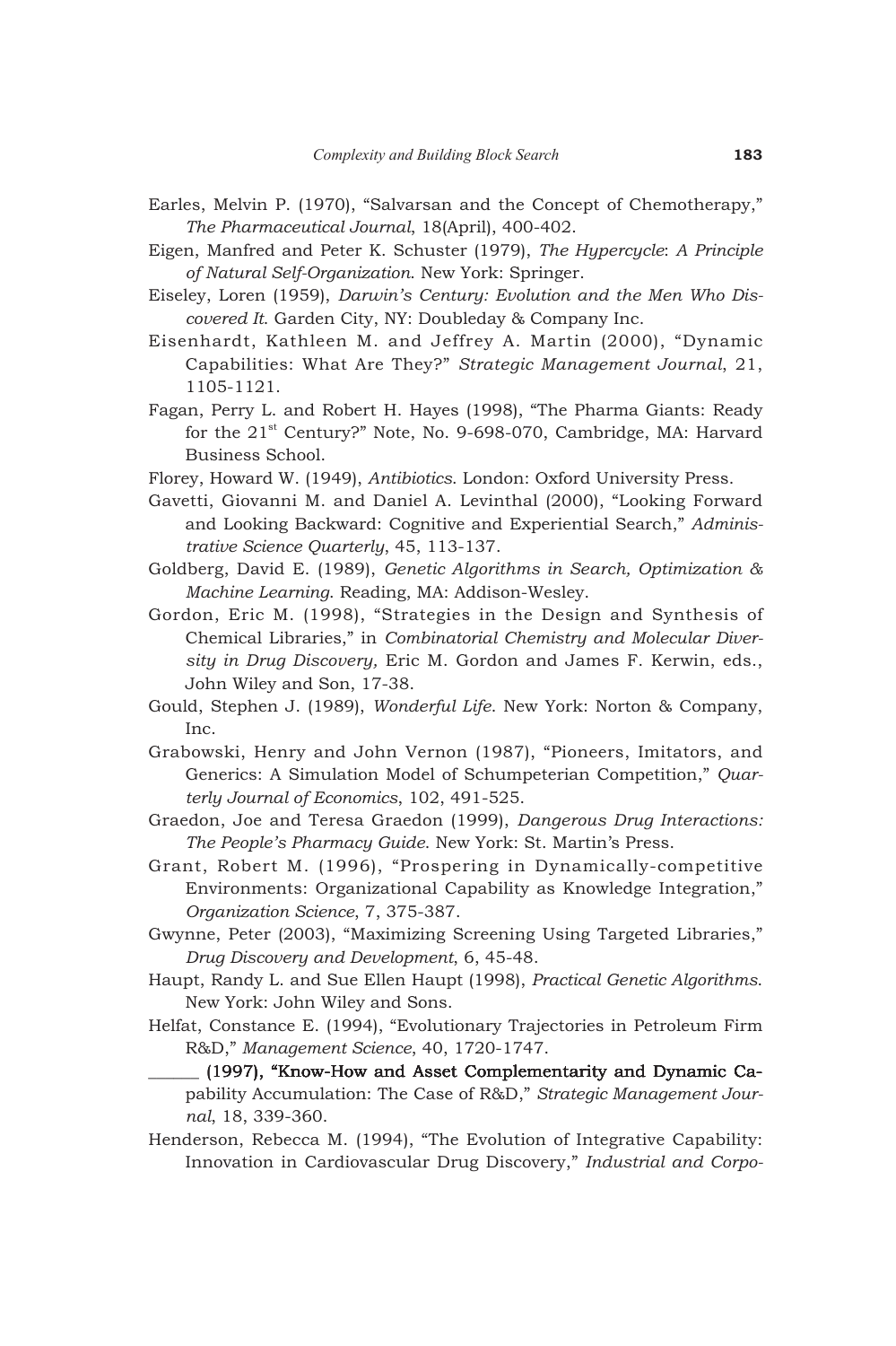*rate Change*, 3, 607-630.

- Henderson, Rebecca M. and Ian Cockburn (1996), "Scale, Scope, and Spillovers: The Determinants of Research Productivity in Drug Discovery," *Rand Journal of Economics*, 27, 32-59.
- Holland, John H. (1975), *Adaptation in Natural and Artificial Systems*. Ann Arbor, MI: University of Michigan Press.

\_\_\_\_\_\_ (1992), "Genetic Algorithms," *Scientific American*, 267(July), 66-72.

- Kauffman, Stuart (1993), *The Origins of Order: Self-Organization and Selection in Evolution*. New York: Oxford University Press.
	- \_\_\_\_\_\_ (1995), *At Home in the Universe: The Search for the Laws of Self-Organization and Complexity*. New York: Oxford University Press.
- Lee, Jeho (1996), *Change Agents and the Evolution of the U.S. Pharmaceutical Industry*. Unpublished doctoral dissertation, University of Pennsylvania.
	- \_\_\_\_\_\_ (2003), "Innovation and Strategic Divergence: An Empirical Study of the U.S. Pharmaceutical Industry from 1920 to 1960," *Management Science*, 49, 143-159.
- Lee, Jeho, Kyungmook Lee, and Sangkyu Rho (2002), "An Evolutionary Perspective on Strategic Group Emergence: A Genetic Algorithmbased Model," *Strategic Management Journal*, 23, 727-746.
- Lee, Jeho and Young U. Ryu (2002), "Exploration, Exploitation and Adaptive Rationality: The Neo-Schumpeterian Perspective," *Simulation Modelling Practice and Theory*, 10, 297-320.
- Lee, Jongseok, Jeho Lee, and Habin Lee (2003), "Exploration and Exploitation under the Presence of Network Externalities," *Management Science*, 49, 553-570.
- Levinthal, Daniel A. (1997), "Adaptation on Rugged Landscape," *Management Science*, 43, 934-950.
- Liebenau, Jonathan (1987), *Medical Science and Medical Industry: The Formation of the American Pharmaceutical Industry*. Baltimore, MD: Johns Hopkins University Press.
- Lipinski, Christopher A., Franco Lombardo, Beryl W. Dominy, and Paul J. Feeney (1997), *Advanced Drug Delivery Reviews*, 23, 3-25.
- MacCoss, Malcolm and Thomas A. Baillie (2004), "Organic Chemistry in Drug Discovery," *Science*, 303, 1810-1813.
- Mahoney, Tom (1959), *The Merchants of Life: An Account of the American Pharmaceutical Industry*. New York: Harper & Brothers Publishers.
- Mitchell, Melanie (1997), *An Introduction to Genetic Algorithms*. Cambridge, MA: MIT Press.
- Nelson, Richard R. (1982), "The Role of Knowledge in R&D Efficiency," *Quarterly Journal of Economics*, 97, 453-470.
- Nelson, Richard R. and Sidney G. Winter (1977), "Simulation of Schumpeterian Competition," *Amer*ican *Econom*ic *Rev*iew *Proceedings*, 67,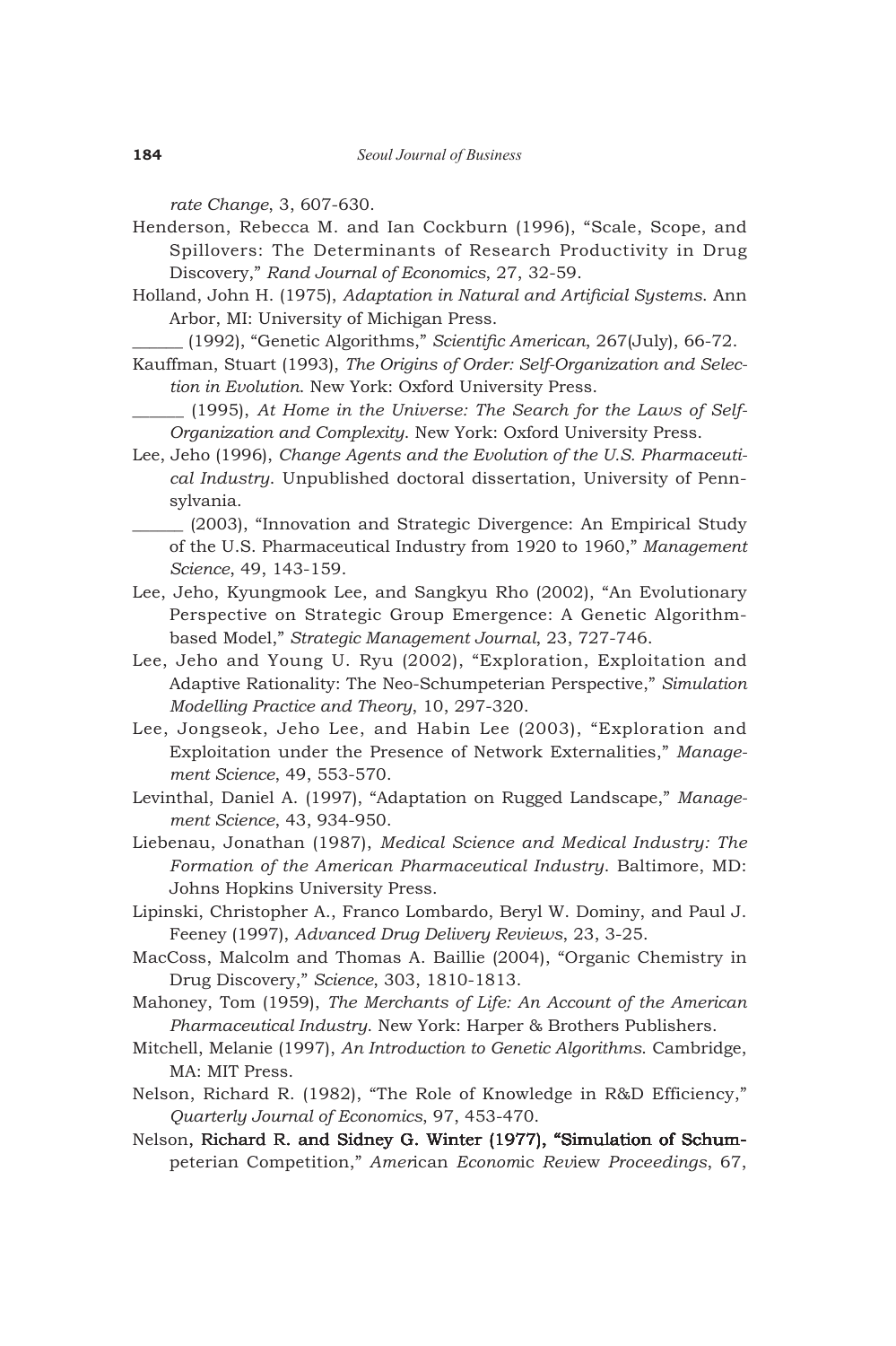271-276.

\_\_\_\_\_\_ (1978), "Forces Generating and Limiting Concentration under Schumperterian Competition," *Rand Journal of Economics*, 9, 524- 548.

\_\_\_\_\_\_ (1982), "*An Evolutionary Theory of Economic Change*," Cambridge, MA: Belknap Press of Harvard University Press.

Parke-Davis and Company (1966), *Parke-Davis at 100: Progress in the Past; Promise for the Future*. Detroit, MI: Parke-Davis and Company.

- Plunkett, Matthew J. and Jonathan A. Ellman (1997), "Combinatorial Chemistry and New Drugs" *Scientific American*, 276(April), 69-73.
- Raper, Kenneth B. (1952), "A Decade of Antibiotics in America," *Mycologia*, 44, 1-59.
- Rivkin, Jan W. (2000), "Imitation of Complex Strategies," *Management Science*, 46, 824-844.
- Rivkin, Jan W. and Nicolaj Siggelkow (2003), "Balancing Search and Stability: Interdependencies among Elements of Organizational Design," *Management Science*, 49, 290-311.

Rusby, Henry H. (1933), *Jungle Memories*. New York: Whittlesey House.

Sanchez, Ron and Joseph T. Mahoney (1996), "Modularity, Flexibility, and Knowledge Management in Product and Organization Design," *Strategic Management Journal*, 17, 63-76.

Schmookler, Jacob (1966), *Invention and Economic Growth*. Cambridge, MA: Harvard University Press.

- Schumpeter, Joseph A. (1934), *The Theory of Economic Development*. Cambridge, MA: Harvard University Press.
- Service, Robert F. (2004), "Surviving the Blockbuster Syndrome," *Science*, 303, 1796-1799.

Silverman, Milton M. and Philip R. Lee (1974), *Pills, Profits, and Politics*. Berkeley, CA: University of California Press.

Swann, John P. (1985), *The Emergence of Cooperative Research between American Universities and the Pharmaceutical Industry, 1920-1940*. Unpublished doctoral dissertation, University of Wisconsin-Madison.

Teece, David J., Gary Pisano, and Amy Shuen (1997), "Dynamic Capabilities and Strategic Management," *Strategic Management Journal*, 18, 509-533.

Temin, Peter (1980), *Taking Your Medicine: Drug Regulation in the United States*, Cambridge, MA: Harvard University Press.

- Thomke, Stefan H. and Walter Kuemmerle (2002), "Asset Accumulation, Interdependence and Technological Change: Evidence from Pharmaceutical Drug Discovery," *Strategic Management Journal*, 23, 619-635.
- Van den Haag, Ernest (1963), "History as Factualized Fiction," in *Philosophy and History*, Sidney Hook, ed., New York University Press, 212-226.